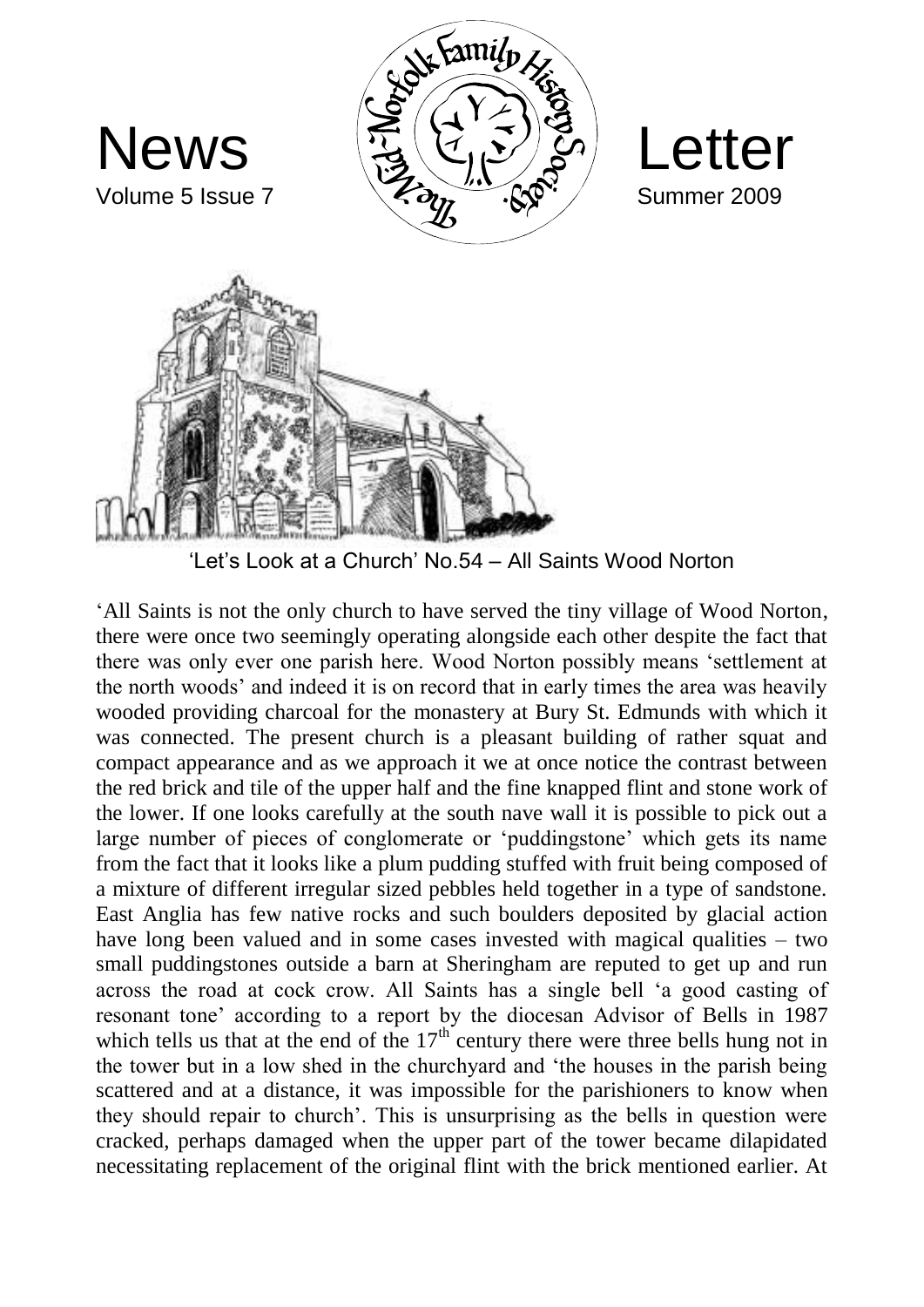the same time the Bishop allowed the offending bells to be melted down and cast into the present single one. The interior of the church is ordinary enough but well kept and pleasing. A large bulbous font of fantastical design said to date from the  $14<sup>th</sup>$  century catches the eye as one enters and it is worth seeking out a corbel or roof support in the south wall carved as the grotesque head of a pig or perhaps a demon with its tongue sticking out to greet the curious visitor. Also of interest is a piscina built into an angle of the chancel wall which has intricate carving and by its style dates from about 1300 as does the adjacent priest's door. We rather admired the three light window above the altar but perhaps it is rather too Victorian for some tastes. These are just some of the rewarding features found in All Saints but we had heard about Wood Norton's other church, St. Peter's, and were determined to seek it out. A narrow road took us away from the churchyard and almost immediately we spied in a field a stone monument bearing the legend: *Look, what a horse should have he did not lack/Save so proud a rider on so proud a back* and were fascinated to see the grave of Georgian Silver 1979-2005 an Arabian stallion no doubt as worthy in his own way as some of the two legged souls interred at All Saints. After about half a mile we reach Manor Farm and the owner who has lived here since 1943 kindly showed us the brick barn which formed the nave of St. Peter's and which despite having a modern roof still shows sign of earlier ecclesiastical use, notably two well preserved perpendicular windows and a doorway. St Peter's was a much smaller, simpler building than All Saints and seems to have been allowed to fall into decay after 1600 when the two livings were consolidated under William Marshall the first rector of All Saints with St. Peter's who was blessed with '90 Communicants and no Recusants'. It remains something of a mystery as to why such a relatively small settlement, even by medieval standards, as Wood Norton was served for over three hundred years by two churches. Answers on a postcard please!

The original parish registers are held at the Norfolk Record Office (Cat. Ref. PD 407) and comprise Baptisms 1722-1920, Marriages 1723-1985, Burials 1722-2000 and Banns 1794-1825 and 1845-1878. The Banns for the period 1754-1793 are unfit for production but microform copies of these along with all the other existing registers are available for research. Archdeacon's and Bishop's Transcripts cover Baptisms 1600-1925, Marriages 1600-1837 and Burials 1600-1925 as well as a modern unpublished transcript for all three which continues up to the 1990s. Also at the Record Office are various items from the Parish Chest including a Rate List for 1871 and an 1811 inclosure of Hindolveston, Swanton Novers and Wood Norton with allotment to trustees for the poor marked and a statement of claims.

*Roderic & Denise Woodhouse*

#### **A few words from your Editor …**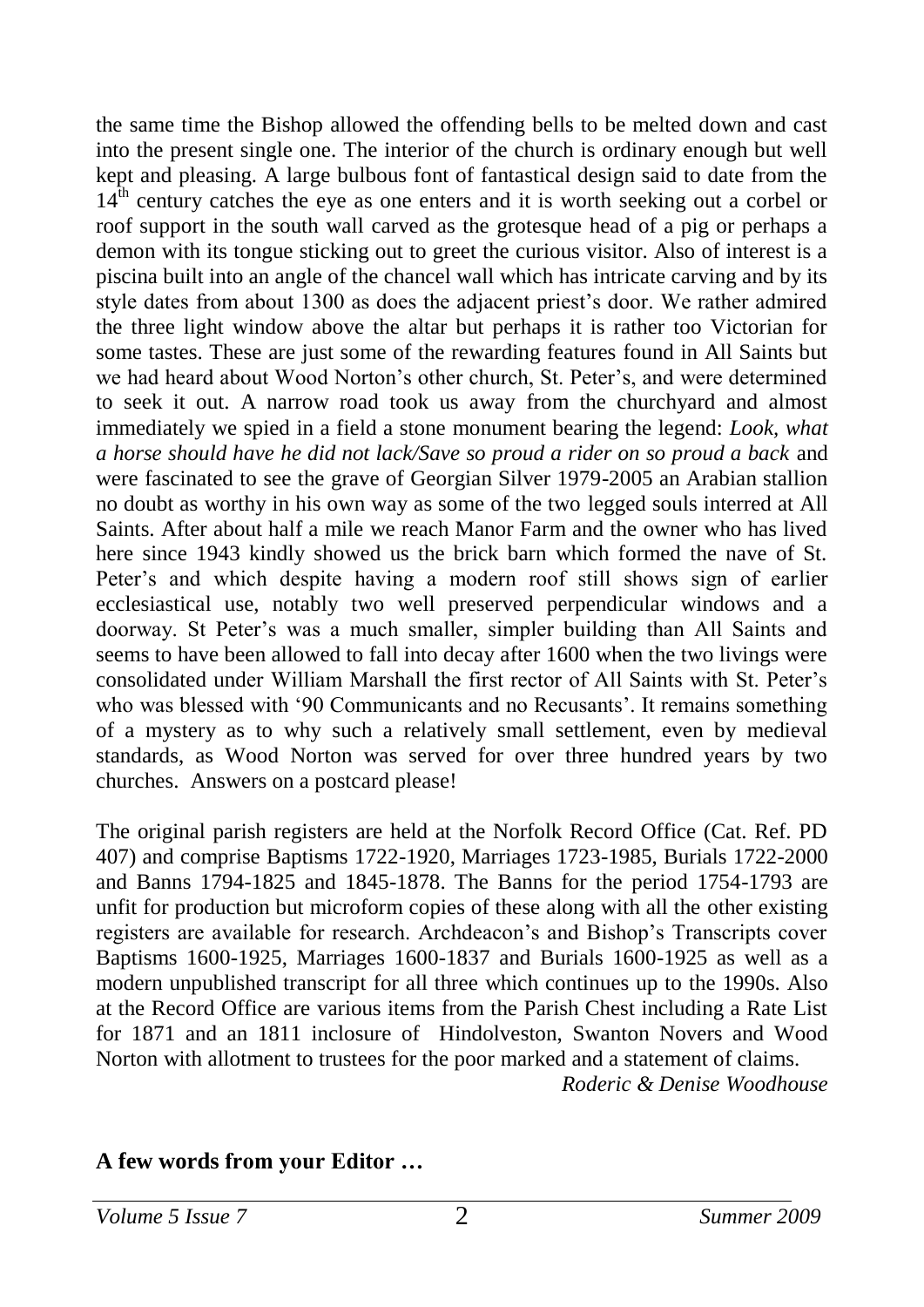Hello again, and thank you once again to everyone who sent me contributions for the Newsletter, I apologise if I haven't been able to include your contribution this time, but they are still on my computer.

**Format for Newsletter Contributions** …. Preferably typed using Microsoft Word or Works, then please email the file to me at [Familyhis@aol.com](mailto:Familyhis@aol.com) or post in on a CD/floppy disk or handwritten, to me at the address on the back of the Newsletter.

**Deadline for inclusion in the next Newsletter ……… July 10th 2009.**

*Kate Easdown*

#### **CONTENTS**

| <b>FORTHCOMING SPEAKERS AT MNFHS MEETINGS5</b>  |  |
|-------------------------------------------------|--|
|                                                 |  |
|                                                 |  |
|                                                 |  |
|                                                 |  |
|                                                 |  |
|                                                 |  |
|                                                 |  |
| FORTHCOMING FAMILY HISTORY EVENTS  17           |  |
|                                                 |  |
|                                                 |  |
| <b>SPECIAL OFFER - EAST BILNEY and WORTHING</b> |  |
|                                                 |  |
|                                                 |  |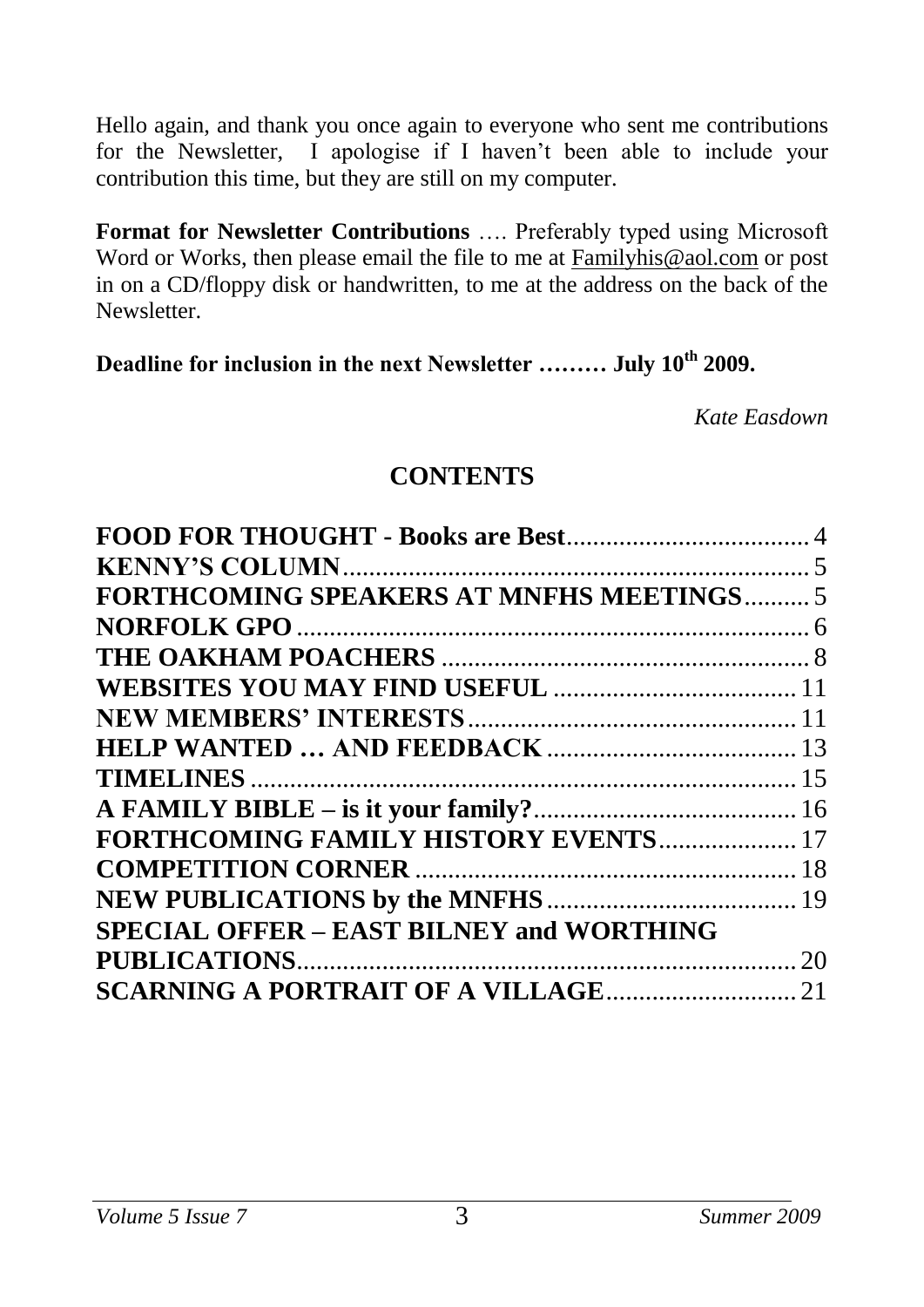## <span id="page-3-0"></span>**FOOD FOR THOUGHT - Books are Best**

During a conversation with my granddaughter's husband, who is not into family history, he admitted that he never ever used a reference book as everything he pneeded was on the Internet. Personally, although undoubtedly the Internet has made many aspects of family history research easier I, like many of my generation, prefer a book.

Recently, whilst recording the Memorial Inscriptions at Bawdeswell, we discovered that the church had been destroyed in 1944 when a RAF Mosquito crashed into it - not due to enemy action but (it was suspected) due to severe icing. Using the Internet it was fairly easy to discover details of the aircrew, their Squadron and the aircraft concerned but having spent my wage earning life as an aircraft engineer I was curious to know what anti-icing provisions were fitted to a Mosquito. However, I just couldn't get 'Google' to understand my question and after a while gave up.

By coincidence whilst visiting a friend I noticed that on his bookshelf he had a set of books on 'aircraft' - a series that had been bound from weekly or monthly parts. We quickly found 'Mosquito' in the index and he loaned me a couple of the relevant volumes. It was easy reading with plenty of pictures and I quickly learnt a lot about the Mosquito. Apparently, although later known as the 'wooden wonder', initially the authorities had consistently rejected the design. Eventually the advantages of this twin-engine light bomber were realised and from a 'rubbished' idea more than 7500 were built. The book had a cutaway drawing of the aircraft, from which I was able to surmise that there was no provision for aircraft anti-icing, other than for windscreens. I had the answer but as usual, one answer created another question - How did the pilot overcome the problem of descending from altitude during icing conditions? What I really needed was another book, or better still a home library! Of course I could go to the public library, but nowadays that would probably be 'hit and miss' and I would have to consult their catalogue on a computer screen and order 'likely' titles.

So, if I want to continue with my research, it will have to be back to 'Google' and try to get into its *way of thinking.* Yes books may be best and, although I think my grandson-in-law is missing out, I am going to have to concede that just maybe, for practical purposes he has a point.

**Footnote and another** *Food for Thought:* When I returned the borrowed 'aircraft' books my friend admitted that I was the first person to refer to them since he had lived in that house - about twenty years!

**TFG**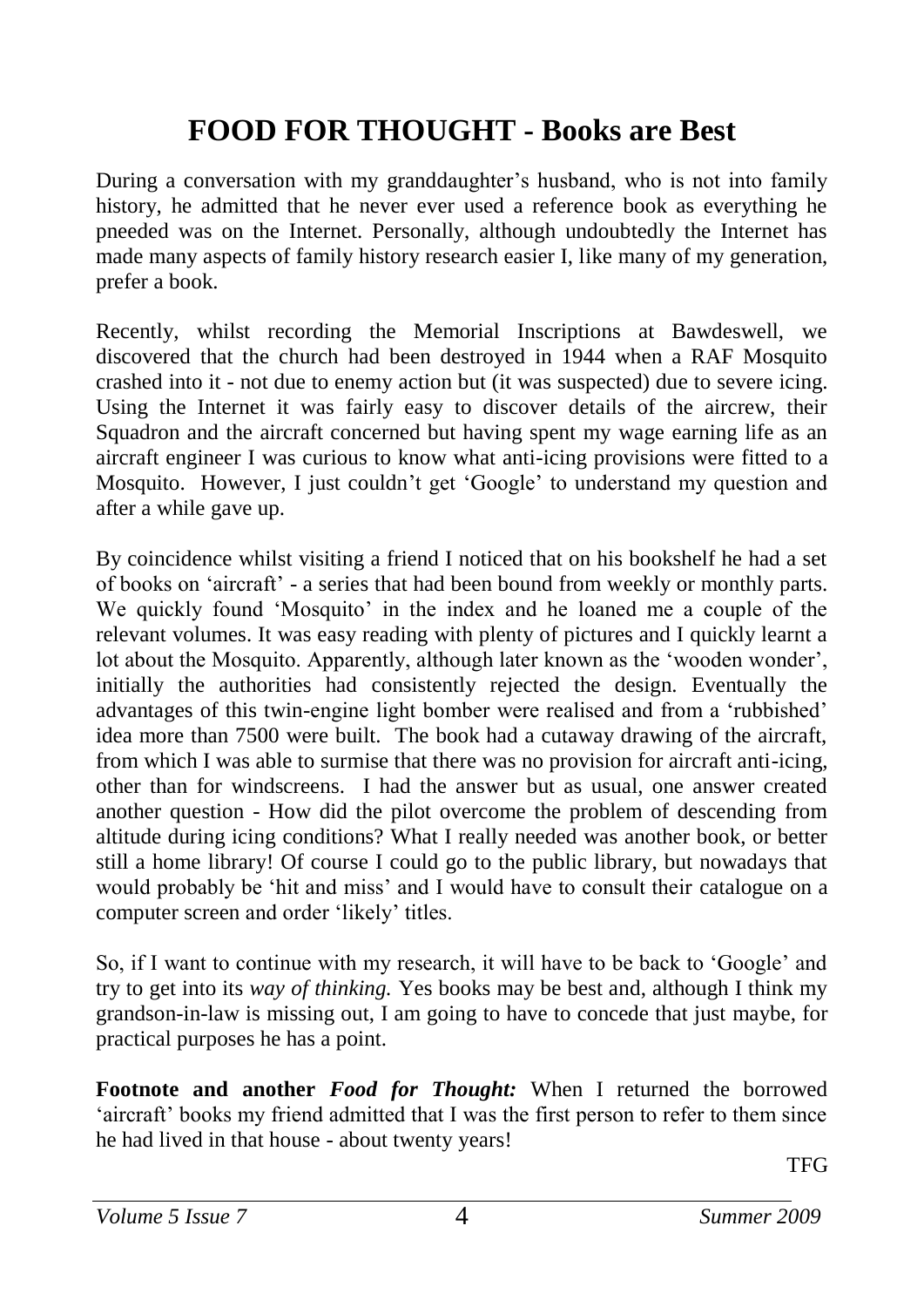## <span id="page-4-0"></span>**KENNY'S COLUMN**

<span id="page-4-1"></span>

Hello again everyone! Although most haven't seen me I am still about. I am still alive and kicking! I am still trying to push the boundaries of my family history research! Of late I have also been involved,

and in fact still am in the process of doing some genealogical research for a very dear friend of mine.

Here's a small tip. I don't know if any of you have have wanted to subscribe to a website so that research can be done at home on your PC. I was in that position. But on investigating, Ancestry was too pricey for me to be able to afford. Also, it didn't seem clear to me as to what I would actually get for my money as there are different subscription packages. Yes, I could go to the Dereham Library but in my research 1 hour every now and again but that didn't help me enough. Then in the January edition of FAMILY TREE MAGAZINE on the inside front cover I found out about 'The Genealogist'. They have quite a few options and I went for the option of paying £39 for 6 months. This gives me a chance to do an unlimited amount of research in that time. I feel as though I have arrived at last! I passed on that tip in case it might help you.

Another thing that has happened in my research is that I have completely finished a significant stage of my CLAXTON Census database where I am collecting all the Claxtons, from all the Censuses, in all of Norfolk. I now have gone all the returns and have all this information, though I have **not** completely finished the datbase. So if anyone wants to know if or how many CLAXTONS there were in your village or town in one the census years just email me on [prayersoldier@talktalk.net](mailto:prayersoldier@talktalk.net) – because I've covered it!! Til next time. *Kenny*

#### **FORTHCOMING SPEAKERS AT MNFHS MEETINGS**

 $17<sup>th</sup>$  June - "Records of the  $17<sup>th</sup>$  and  $18<sup>th</sup>$  Century" by Michael Gandy 15<sup>th</sup> July - "The Norfolk Weavers" Cathy Terry 19<sup>th</sup> August - "Identifying and Dating Victorian Photographs" by Tom Doig  $16^{th}$  September – AGM  $\ldots$  followed by a Ouiz

#### **\*\*\*\*\*\*\*\***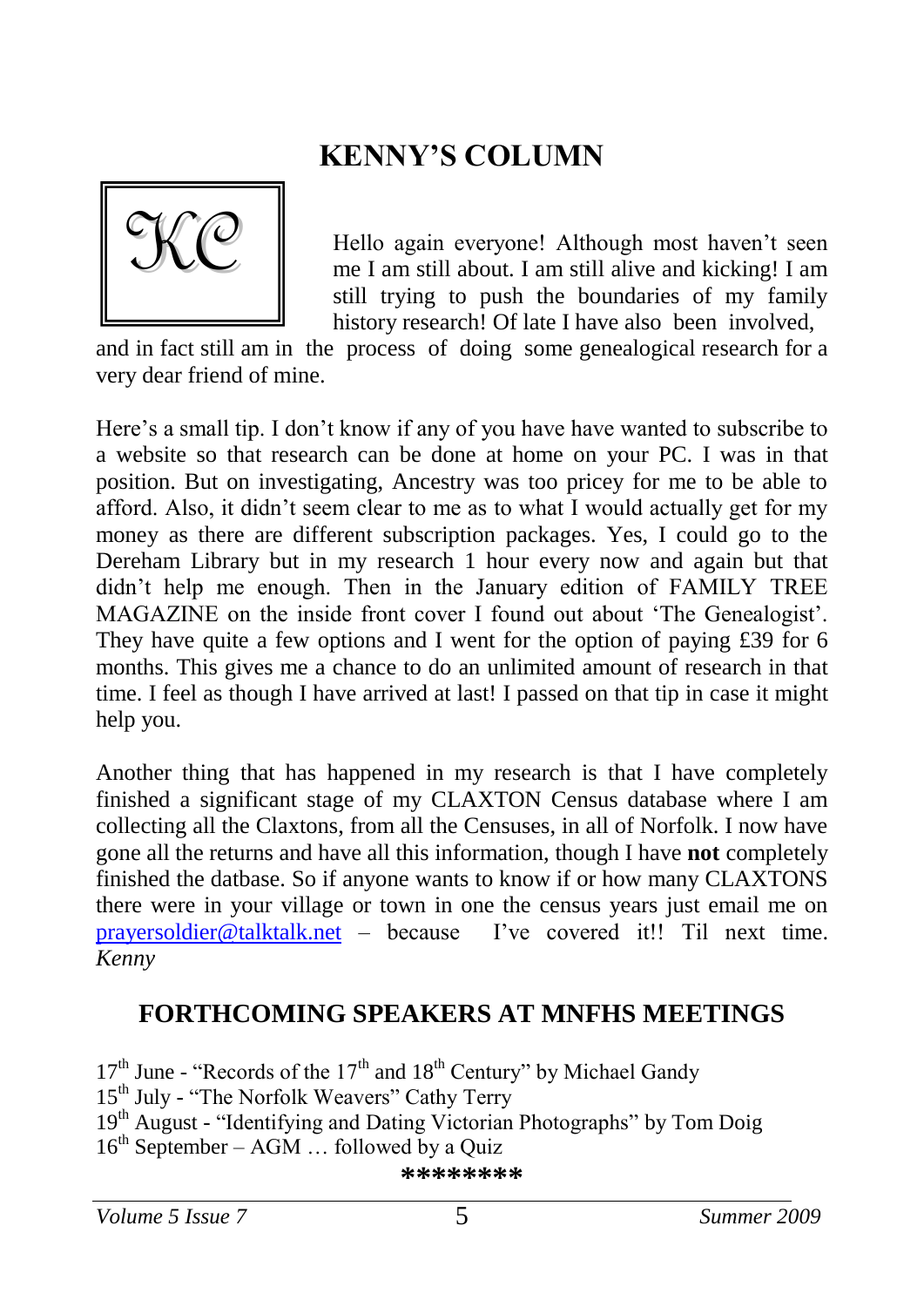## <span id="page-5-0"></span>**NORFOLK GPO**

A little while ago in the course of my research I stumbled across the excellent East Dereham Roll of Honour website, my research being a study of Norfolk GPO staff lost in the Great War. It soon lead me to MNFHS and an enquiry if I might like to submit a piece for your newsletter.

Why GPO staff ? I worked for Royal Mail for some  $30 + \gamma$  years before accepting voluntary redundancy at the end of 2004. I have always had a love of history of any sort and perhaps as a frustrated archivist or curator, took every opportunity during my service to 'save' old Post Office items and information before they were lost forever. I had started to do a little research on members of my family lost during the Great War and one day toward the end of my service found myself looking at the Great War memorial in the Norwich Mail Centre and jotting down the dozen or so names, with a view to trying to find out their stories. It soon struck me that there must be staff that were lost from other Norfolk towns and villages and to cut a long story short, the project soon took off and became a study of Norfolk GPO staff lost, followed inevitably by similar for Suffolk.

The Post Office of the early  $20<sup>th</sup>$  Century was a world apart from the beleaguered and often criticised Post Office we have today. At the start of the Great War the GPO had already progressed for 70 years, from a service almost exclusively for the rich, to a universal and priced service aimed at the whole population. Parcel Post was introduced in 1883, privately produced postcards arrived in 1884 (creating a huge increase in social and holiday communication), and the telephone service was taken over by the Post Office in 1911. It was virtually impossible to communicate with anyone without using the services of the GPO. Working for the GPO had a degree of status. There was a semi military regime, uniforms, rigid command structure, and meeting the service standard was paramount. A government order of 1897 instructed the GPO to employ ex servicemen, and previous military or police service was looked upon favourably when one applied for a GPO vacancy from that time right through to the 1960's.

At the outbreak of war in 1914,the Post Office was the country's biggest employer. Many staff are recorded as territorials (the much maligned weekend soldiers) or army reservists, many who had seen service in South Africa fighting the Boer. When war was declared on 4<sup>th</sup> August most GPO reservists had already received their telegram instructing them to report to depot, territorials were soon put on alert and no doubt many more young GPO employees across the country strained to join the throng at the recruiting stations. It does appear that initially GPO staff were not allowed to volunteer but this was changed quite quickly. You can imagine the consternation of the GPO senior management that the service could not be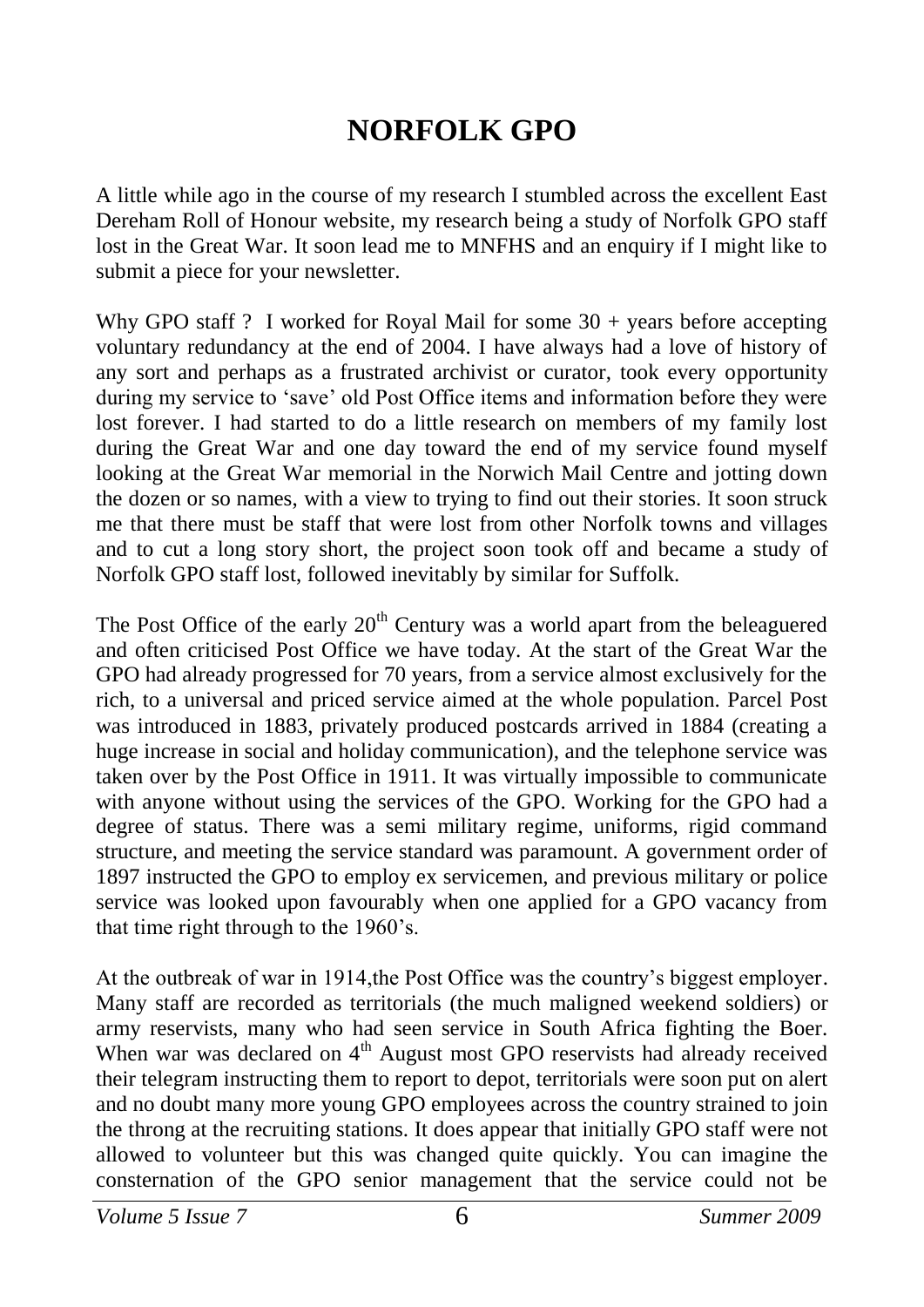maintained if large numbers of staff went off to war. By mid 1916 some 35000 temporary staff were employed nationally to cover the loss of 54000 regular Post Office staff being away in the forces. Many were young women and some of the GPO staff books I have seen list names of these temporary staff, employed 'for the duration of the European War'.

For anyone trying to track down a Mid Norfolk GPO employee during this period, permanent or even temporary there is a good chance that something will come up. I myself have saved some old staff books, there are others that can be viewed and others are held at the Post Office Archive in London. The latter is an excellent archive with the most helpful staff you could wish for, and an enormous amount of information on the Post Office service and it's history, but the information held there on individuals who worked outside London is very sketchy. You can look at quite a lot of the catalogue and make contact via the internet - I would not recommend a visit there 'on spec'.

When they can be located and with luck, GPO staff books can give a reasonable amount of information about the person's service and their progression through the grades, their pay scales, and sometimes when they were on holiday, sick or left service. It was compulsory for many years that ladies who married left the service – what would they say today ! There are also some entries that show those local shops etc who were authorised to sell stamps.

Returning to the war, occasionally there is information that gives a real insight into an aspect that you haven't really thought of before. I have been sidetracked of late by the situation regarding those individuals disabled by their wounds etc. Information I have found shows some staff upon resumption of service, had regular sick leave due to malaria, headaches or respiratory problems. One individual left service not very long after resumption with the margin against his name marked 'insane'. I find it incredible that consistently in the staff books GPO staff returned from anything up to 4 years war service, had the maximum of a day or two off and then were expected to resume their jobs as if nothing had happened!

Having said that it does appear that the GPO were better than most at re-employing individuals disabled in the war. A 1932 seniority list I have for the Kings Lynn outdoor postal staff shows that 15 out of 40 men were disabled. There are also indications that every effort was made to relocate staff to a larger unit with indoor duties if they were struggling to carry out their pre war job eg delivery.

So I continue to look at the GPO men named on the Dereham War Memorial messrs Abel, Bowers and JW Monument. A further name has also been suggested to me (Charles Bunting), which would make it 4 Dereham based GPO men lost in the Great War. If anyone is perhaps a relative of these chaps I would be pleased to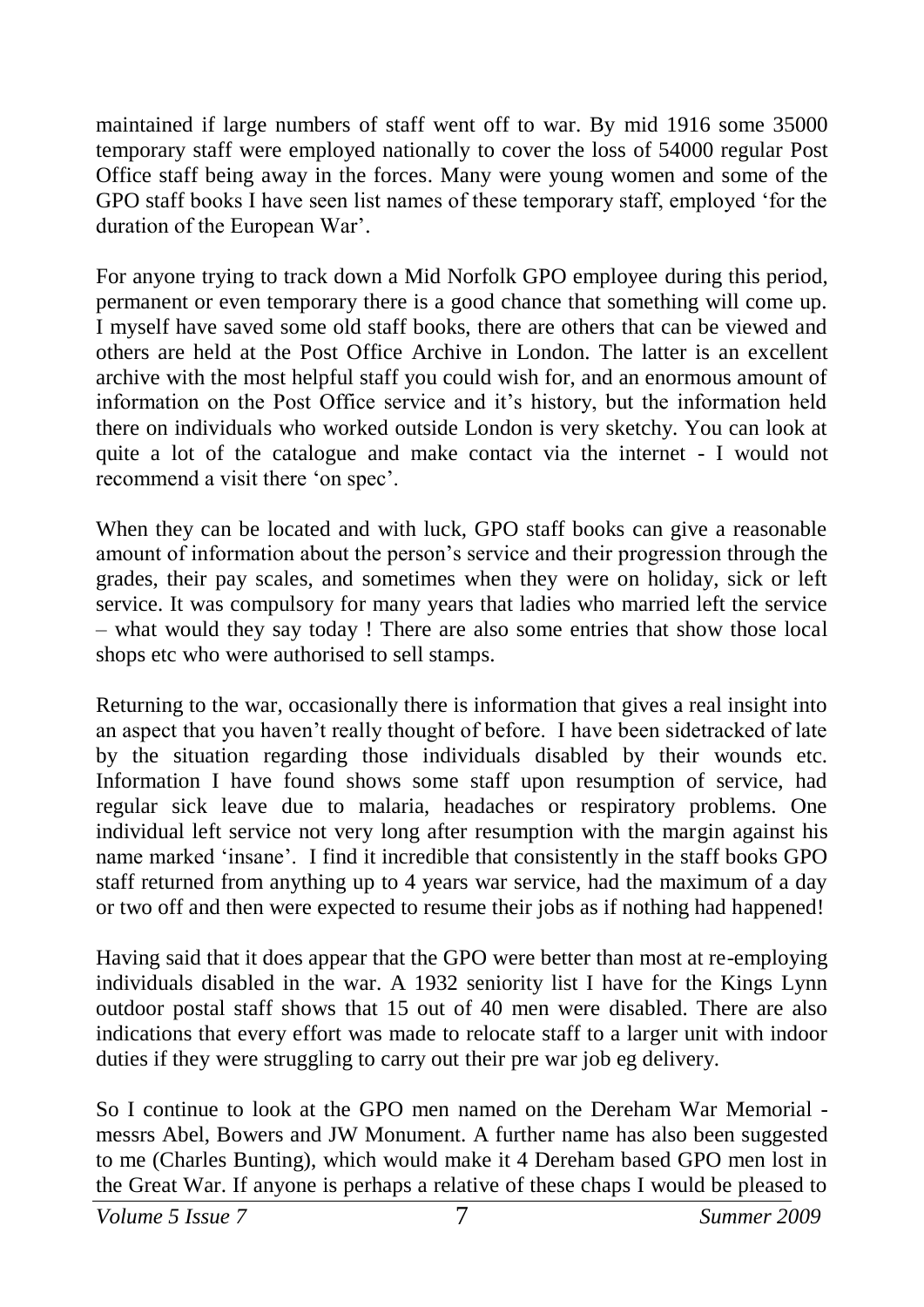make contact and share information. Similarly if any MNFHS member has a Norfolk based relative (not necessarily who went off to war) who worked in the GPO during the late  $19<sup>th</sup>$  century / early 20th, I would be happy to see if I could find anything. I do have a pretty good coverage of the Mid Norfolk area to date and am always adding to my database, not least from contact with family history groups such as yourselves. *Bob Andrews*

(Any queries please contact the Editor – Kate)

<span id="page-7-0"></span>\*\*\*\*\*\*\*\*\*\*

## **THE OAKHAM POACHERS**

It's funny how one thing can lead to another when researching family history. This happened to me when tracing the Perkins family who lived in Northamptonshire, and led me to discover that I had a connection with the Oakham Poachers. During a visit to Easton-on-the-Hill I looked at memorial inscriptions on the headstones in All Saints churchyard, and as some of the family were stone masons I had a field day! The church visitor's book had entries by several people who were also tracing their Perkins ancestors, and I subsequently contacted one of them. He sent me much information including the story of the poachers.

My great great grandfather, William Perkins (1802-1888), had seven brothers three of whom went poaching with William Lomas and William Claypole in Empingham Old Wood which belonged to Sir Gilbert Heathcote. I have abstracted the following account of the episode from The Lincoln, Rutland & Stamford Mercury of  $15^{th}$  March 1833.

On 29<sup>th</sup> January 1833 John aged 26, Robert 23, and George 20 (all stone masons) together with William Lomas aged 30, a slater, and William Claypole met at John's house in Ketton where they drank quarts of ale. At 9.30p.m. they went to Empingham Old Wood each armed with a gun. After bagging nine pheasants they were leaving the wood just after midnight when they were confronted by the gamekeepers Thomas Lomas, Thomas Peach, Thomas Beridger and Jonathan Morris. Peach, who was carrying a hay fork and had a pistol in his pocket, asked the men "What are you doing here?" John, described as a short man, came out of the wood and shouted "I'll shoot you". Peach replied "I have a pistol", whereupon John fired at him and injured him in the thigh and private parts. Peach fell to the ground. As the poachers ran off the other gamekeepers gave chase, and Robert fired at Morris hitting him on the side of the head. George also fired at the same man.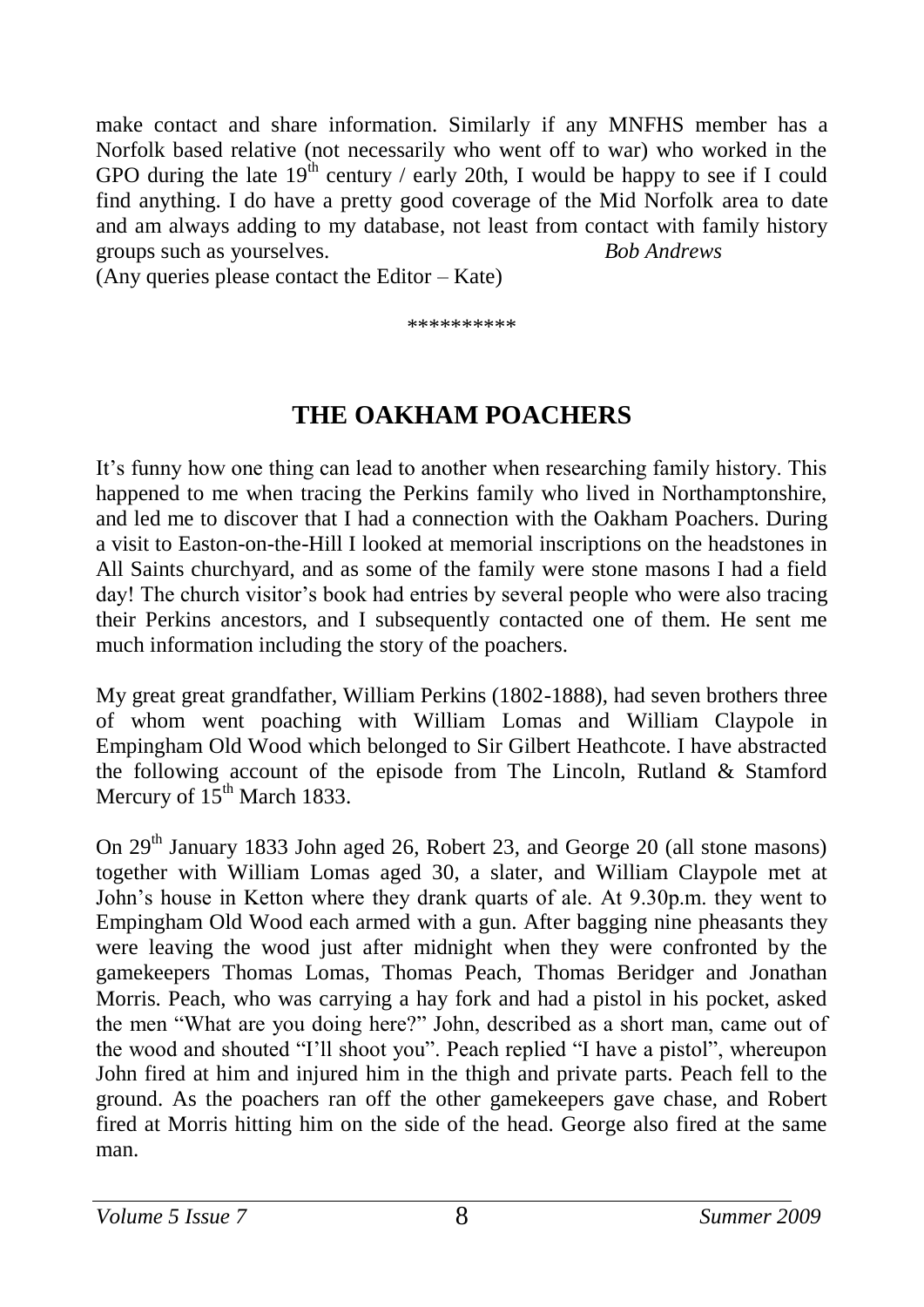The trial was held at the Rutland Assizes, Oakham Castle, on 8<sup>th</sup> March 1833 before Chief Justice Denman. The jury consisted of the Foreman, The Hon. Henry Cecil Lowther, and 18 men. John Perkins was charged as the principal with shooting at Peach with the intent to murder him, and the other prisoners were charged as accessories. Lomas was immediately acquitted as no evidence was offered against him. Claypole gave evidence and escaped any punishment. It was stated by Thomas Newley of Easton, John Hill, Thomas Cotterill and George Dexter, in defence of the prisoners, that they were all hard working, honest, humane, quiet and inoffensive men.

The jury withdrew for nearly an hour, and at length returned to the court with a verdict of guilty against all the prisoners. The judge sentenced the prisoners to be hanged. The wretched men, with their associate Lomas who sat in the dock during the trial, "immediately burst into an agony of the loudest grief and terror, and continued their cries for mercy until the judge acquitted the court". They were then imprisoned in Oakham Gaol.

The youngest brother, George, had his sentence commuted to transportation to Van Diemen's Land (Tasmania). In its edition dated  $29<sup>th</sup>$  March 1833 the Lincoln, Rutland and Stamford Mercury reported more about the brothers. On 21<sup>st</sup> March Mr Orridge, the Keeper of Oakham Gaol, was informed that Robert's sentence had also been commuted to transportation. John Perkins was reported to have conducted himself well, and had acknowledged his guilt, and the justice of his sentence. He was pleased that Mr Peach was recovering from his dreadful wounds, and he gave up his time to religious study. John was hanged by Hangman Calcraft on Monday  $25<sup>th</sup>$  March 1833 at 12 noon. It was a wet day so the attendance at the execution was small. The gallows had been erected over the prison main gates which were 30ft high, and this was the first and last hanging to take place at Oakham Castle. John left a widow and child in Ketton and his body was conveyed there. The funeral took place at All Saints church, Easton-on-the-Hill on  $27<sup>th</sup>$ March, and he was buried in the churchyard.

Robert died in the appalling conditions on the prison hulks at Sheerness whilst awaiting a transportation ship. George left England on the ship "Isabella" on 28<sup>th</sup> July 1833, managed to survive the harsh times and perilous journey, and arrived in Van Diemen's Land on 13/14 November 1833. He would then have been imprisoned, and after being released he married Frances Emily Doyle on 14<sup>th</sup> December 1835. He died on 21 May 1854 aged 41, and at the inquest it was stated that his body had scars from the whipping he received while he was a convict. George and Frances had a son George Henry Perkins who was born on 22<sup>nd</sup> May 1836.

Although Lord Chief Justice Thomas Denman (1779-1854) sentenced John Perkins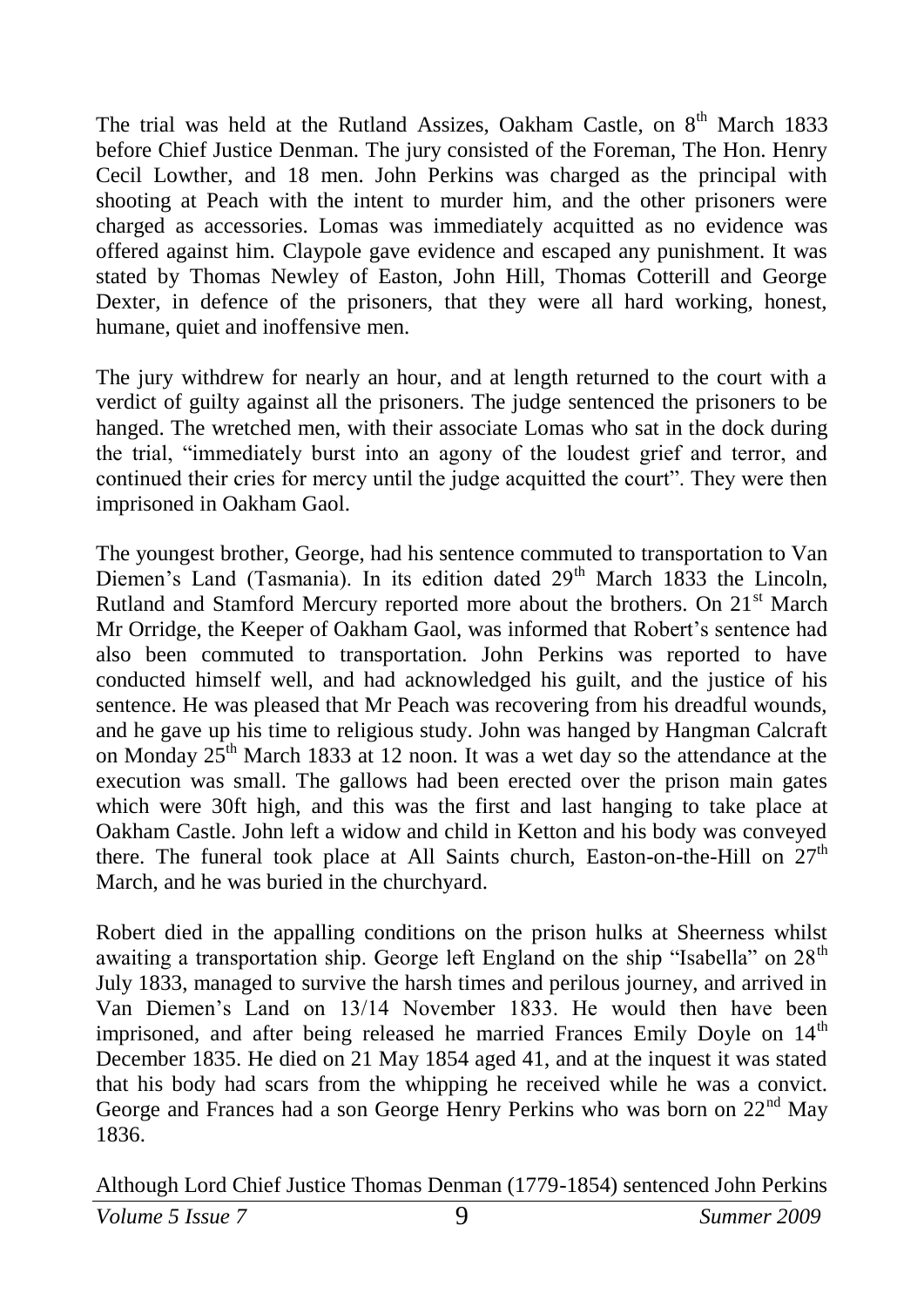to death, he was often on the side of the poor and the working class. In 1817 he eloquently defended Luddites who had been charged with high treason, and in 1819 he became a Whig M.P. He was a keen critic of the Tory government's repressive legislation and a supporter of anti-slavery. In 1820 he ably defended Queen Caroline at her trial against her husband's (George IV's) charge of immorality.

There is a traditional folk song about the Oakham Poachers which mentions the three brothers by name, and there are several websites referring to this song.

In 2007, my wife and I visited Oakham Castle which includes the Great Hall, the oldest surviving aisled stone hall in the country. The Hall has been a court for more than 800 years and is still occasionally used as a Crown Court. As we entered, we could see the old court benches and docks (sadly painted grey in the 1950s), and in the far corner the entrance to the two small prison cells. There were notices attached to the walls, one with the Gaol Rules, and another the Gaol Calendar which amazingly had the names of the poachers and details of the trial and charges! Enquiries revealed that the Oakham Poachers story is used there for re-enactments by children during school visits. One of the organisers dresses up as Thomas Peach and the "prisoners" are re-tried and sentenced.

Our visit to Oakham Castle was one of those exciting occasions which can really bring family history to life, treading in the footsteps of our ancestors. *Martin Livie*



Oakham Castle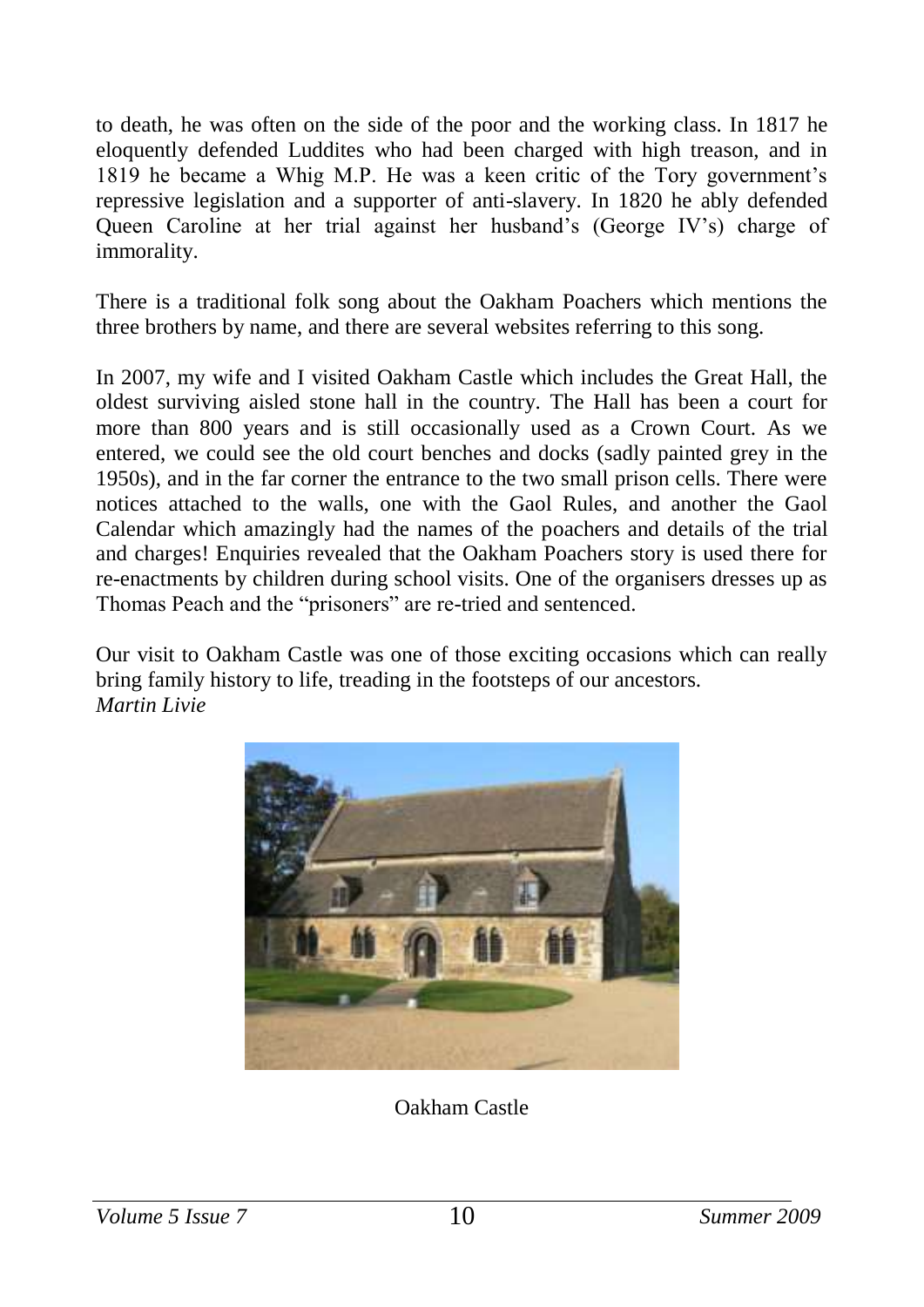#### <span id="page-10-0"></span>**WEBSITES YOU MAY FIND USEFUL**

#### **[www.oldbaileyonline.org](http://www.oldbaileyonline.org/)** for criminal ancestors

**www.vcp.e2bn.org** crime and punishment in UK during 19th century

Website Launch:

A family history directory website has been launched online by the creators of the UKBMD website, entitled UK Genealogical Directories and Lists [\(www.UKGDL.org.uk\)](http://www.ukgdl.org.uk/). The new site offers lists of useful resources that can help to flesh out the family tree beyond the basic births, marriages and deaths, including schools lists, trade directories, electoral rolls and passenger lists. It can be searched either by county or by category, and at present contains well over 600 links to useful websites, with more being added by the day.

**[www.portcities.co.uk](http://www.portcities.co.uk/)** – Most immigrants arrived in Britain at one of the country's many ports, and large immigrant communities established themselves around the port at which they docked, such as the Huguenot silk workers who settled near London's East End Docks during the 18th century. In the late 19th century the area became home to many Russian Jews , and by the mid-20th century they in turn, had given way to a large Asian community. You can explore the history of England's largest maritime cities and towns – Bristol, London, Hartlepool, Liverpool and Southampton – at the Port Cities website wwwportcities.org.uk.

#### <span id="page-10-1"></span>**NEW MEMBERS' INTERESTS**

|                                                 | Member 695 - Ms F Bxxxxxx, -----, -----, -----, |                       |  |
|-------------------------------------------------|-------------------------------------------------|-----------------------|--|
| --@-----                                        |                                                 |                       |  |
| <b>JERRY</b>                                    | <b>NFK</b>                                      | $15^{th} - 17^{th}$ C |  |
| JEARY                                           | <b>LND</b>                                      | $17^{th} - 20^{th}$ C |  |
| <b>LEADER</b>                                   | <b>CAM</b>                                      | $16^{th} - 19^{th}$ C |  |
| <b>LODDY</b>                                    | <b>NFK</b>                                      | $16^{th} - 18^{th}$ C |  |
| <b>GURNEY</b>                                   | <b>NFK</b>                                      | $15^{th} - 17^{th}$ C |  |
| <b>GURNEY</b>                                   | <b>LND</b>                                      | $17^{th} - 19^{th}$ C |  |
| Member 696 – Mr W Cxxxxxx, -----, -----, -----, |                                                 |                       |  |
|                                                 | ----- $@$ -----                                 |                       |  |
| <b>WELLS</b>                                    | Dereham NFK                                     | $1770 - 1910$         |  |
| <b>LARNER</b>                                   | Dereham NFK                                     | 1750                  |  |
| RIX.                                            | Dereham NFK                                     | 1800                  |  |
| <b>MEACHEN</b>                                  | Yaxham NFK                                      | $1713 - 1800$         |  |

*Volume 5 Issue 7* 11 *Summer 2009*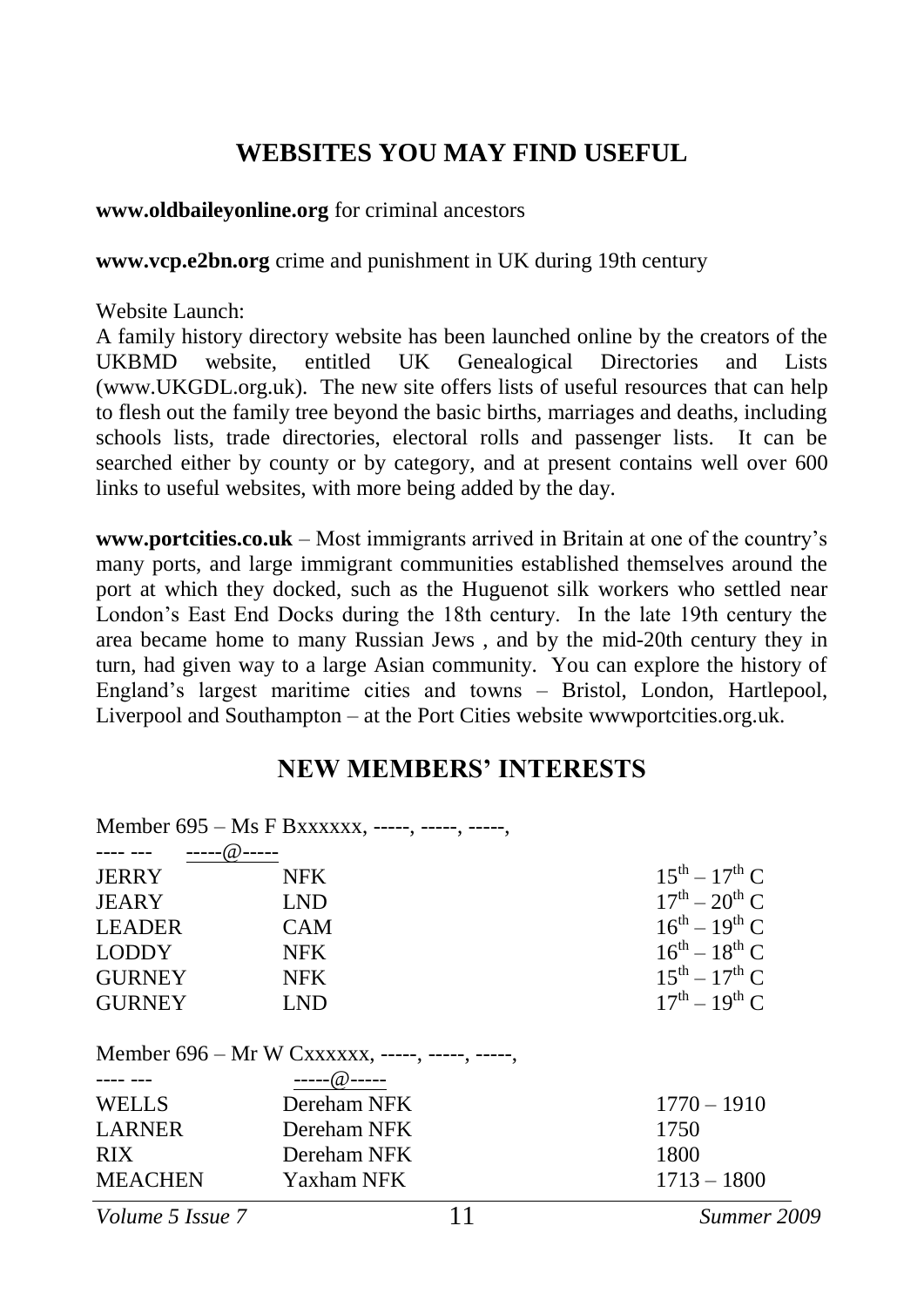| <b>BULLARD/BULWER Yaxham NFK</b>                           |               | $1713 - 1770$                                    |                    |
|------------------------------------------------------------|---------------|--------------------------------------------------|--------------------|
| <b>BAXTER</b>                                              |               | Hingham NFK                                      | $1750 - 1850$      |
| <b>BEAR</b>                                                |               | <b>Beeston next Mileham NFK</b>                  | $1730 - 1830$      |
|                                                            |               | Member 697 – Mr C D Bxxxx, -----, -----, -----,  |                    |
|                                                            |               | ----- $@$ -----                                  |                    |
| <b>BUCK/BUCKE</b>                                          |               | <b>Hingham NFK</b>                               | $17^{\text{th}}$ C |
| DOBS/DOBBS                                                 |               | Mattishall NFK                                   | $18^{th}$ C        |
| <b>KEAN/KEEN</b>                                           |               | <b>Guist NFK</b>                                 | $18^{\rm th}$ C    |
| BUCK                                                       |               | Fundenhall /Ashwellthorpe NFK                    | $18^{\text{th}}$ C |
|                                                            |               | SHEERING/SHEARING Fundenhall/Ashwellthorpe NFK   | $18^{th}$ C        |
| <b>SQUIRES</b>                                             |               | Fundenhall/Ashwellthorpe NFK                     | $18^{\rm th}$ C    |
| <b>WITHAM</b>                                              |               | Fundenhall/Ashwellthorpe NFK                     | $18^{th}$ C        |
| <b>BROWNE</b>                                              |               | Fundenhall/Ashwellthorpe NFK                     | $18^{\rm th}$ C    |
| <b>POTTLE</b>                                              |               | Fundenhall/Ashwellthorpe NFK                     | $18^{th}$ C        |
| <b>HEWITT</b>                                              | <b>SW NFK</b> |                                                  | All                |
| SPRINGFIELD                                                | <b>SW NFK</b> |                                                  | All                |
| RUDD                                                       | <b>SW NFK</b> |                                                  | All                |
| LINCOLN                                                    | <b>SW NFK</b> |                                                  | All                |
| <b>NOBBS</b>                                               | SW NFK        |                                                  | All                |
| <b>STAFF</b>                                               | <b>SW NFK</b> |                                                  | All                |
|                                                            |               | Member 698 - Ms H Exxxxxx, -----, -----, -----,  |                    |
| بالبابا بالبابات                                           |               | -----@-----                                      |                    |
| <b>MAHER James</b>                                         |               | Argentina                                        | $1895 - 1940$      |
|                                                            |               | Member 700 - Mrs M P Gxxxx, -----, -----, -----, |                    |
| ---- ---<br><b>ELDERTON Edward</b>                         |               | <b>Caston/Griston NFK</b>                        | c 1790             |
| <b>ALDERTON Arthur</b>                                     |               | <b>Griston NFK</b>                               | $1900 - 1924$      |
| <b>ALDERTON Mildred</b>                                    |               | <b>Griston NFK</b>                               | $1912 - 1937$      |
| <b>MINNS Edgar</b>                                         |               | <b>Griston NFK</b>                               | c 1876             |
| <b>MINNS Edgar</b>                                         |               | <b>Swaffham NFK</b>                              | $1900 - 1929$      |
| MINNS Matilda (Tilly)                                      |               | <b>Swaffham NFK</b>                              | c 1930             |
| <b>YOUNGS Tom</b>                                          |               | Swaffham NFK                                     | c 1920             |
| <b>BANHAM Ellen</b>                                        |               | Horningtoft NFK                                  | c 1867             |
| <b>BANHAM Ellen</b>                                        |               | North Acre/Caston NFK                            | 1910               |
| <b>EAGLING</b> George                                      |               | North Acre/Caston NFK                            | 1920               |
| Member 701 - Mrs J Hxxxx, -----, -----, -----,<br>---- --- |               |                                                  |                    |
|                                                            |               | ----- @-----                                     |                    |
| <b>MANN</b> John Rolfe<br><b>MANN</b> John Raven           |               | <b>Brisley NFK</b>                               | $1813 - 1830$      |
|                                                            |               | <b>Beetley NFK</b>                               | $1813 - 1830$      |
| Volume 5 Issue 7                                           |               | $\overline{1}2$                                  | Summer 2009        |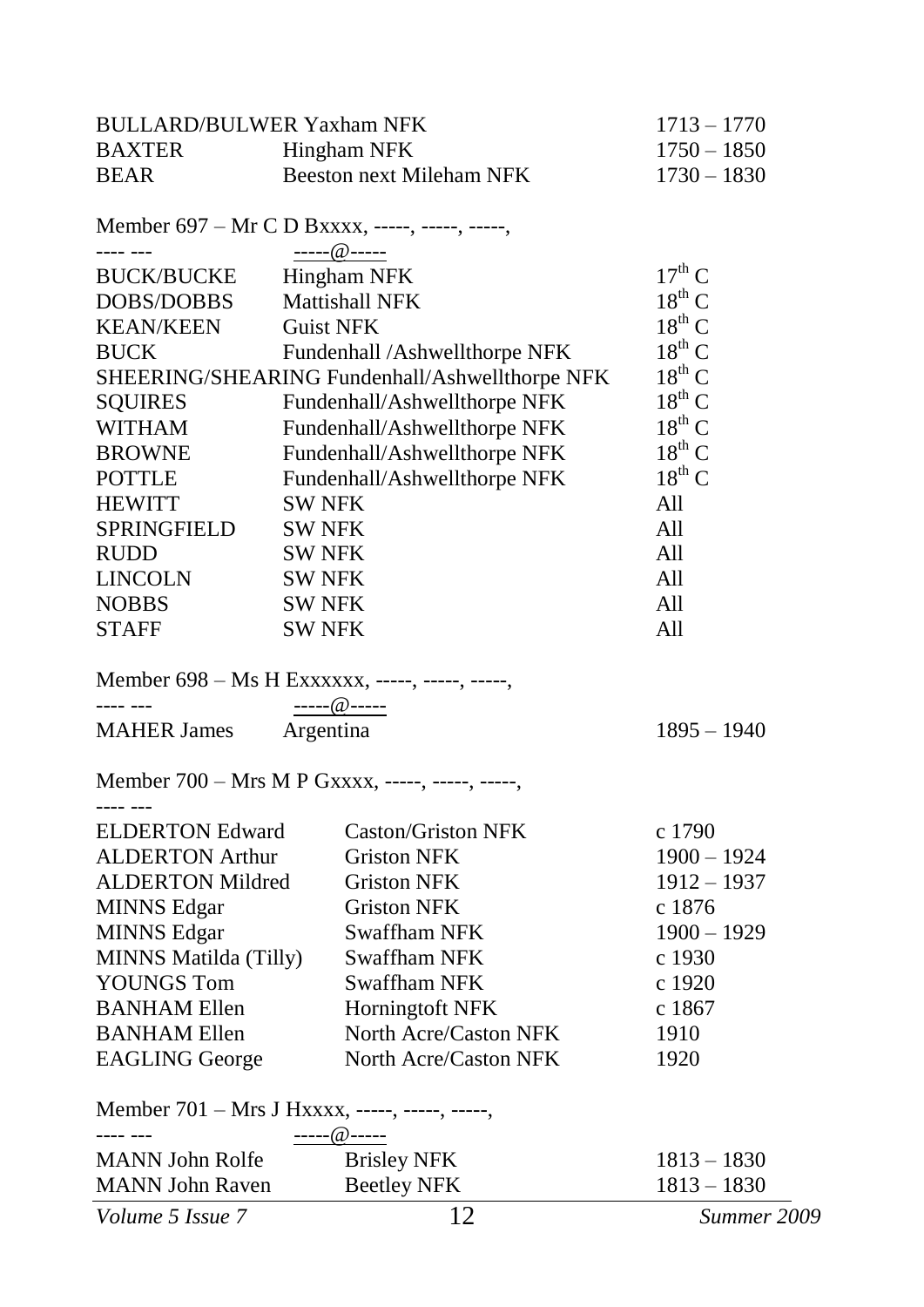| <b>MANN Mary Money</b>    | Dereham NFK                                            | $1830 - 1845$         |
|---------------------------|--------------------------------------------------------|-----------------------|
| <b>MANN Mary</b>          | Norwich NFK                                            | 1830 - 1845           |
|                           | Member 702 - Mrs E I C Nxxxxx, -----, -----, -----,    |                       |
|                           | $\frac{1}{2}$ ----- @ -----                            |                       |
| <b>KENNEY</b>             | Litcham NFK                                            | $18^{th} - 20^{th}$ C |
| <b>KENNY</b>              | Gt Massingham NFK                                      | $18^{th} - 20^{th}$ C |
| <b>ABBS</b>               | Nth Elmham/Litcham NFK                                 | $18^{th} - 20^{th}$ C |
|                           | Member 704 - Mr P Hxxxxx, -----, -----, -----,         |                       |
|                           | ----- $@$ -----                                        |                       |
| <b>HOWES</b>              | Worldwide                                              | A11                   |
| <b>MOWER</b>              | Dereham NFK                                            | $1750 - 1875$         |
| NICHOLSON                 | Dereham NFK                                            | $1675 - 1850$         |
| <b>LOVE</b>               | Dereham NFK                                            | $1750 - 1850$         |
| GITTEN/GITTON Dereham NFK |                                                        | $1730 - 1800$         |
| <b>GITTEN/GITTON</b>      | Yaxham NFK                                             | $1730 - 1770$         |
| <b>PLATFORD</b>           | <b>Mattishall NFK</b>                                  | $1750 - 1800$         |
| <b>BRYANT</b>             | <b>Mattishall NFK</b>                                  | $1770 - 1800$         |
|                           | Member 705 - Mr B & Mrs A Gxxxxx, -----, -----, -----, |                       |
|                           | ----- $@$ -----                                        |                       |
| LIDDELOWS                 | Barnham Broom/Mattishall NFK                           | A11                   |
|                           | Member 703 - Mrs C Cxxxxx, , -----, -----, -----,      |                       |
| $- - - - - - -$           | ----- $@$ -----                                        |                       |
| <b>ABEL</b>               | Hardingham/Southburgh/Runhall/Cranworth NFK All        |                       |
| <b>HUN</b>                | T Hardingham/Southburgh/Runhall/Cranworth NFK All      |                       |
| <b>MOY</b>                | Hardingham/Southburgh/Runhall/Cranworth NFK All        |                       |
|                           |                                                        |                       |

## <span id="page-12-0"></span>**HELP WANTED … AND FEEDBACK**

Please send any replies to me, Kate by email [\(familyhis@aol.com\)](mailto:familyhis@aol.com) or by post to my address on the back page of the Newsletter ……………………

**VALENTINE VERSE** … A friend has told me of a local Valentines verse that used to be quoted in mid Norfolk during the 1940s/50/60s. It starts 'Old Mother Valentine' then the next few lines cannot be remembered but ends 'Combs her hair with the leg of a chair, Old Mother Valentine'. I would very much like to hear from anyone who can remember more or all of the verse. *Sue Harris*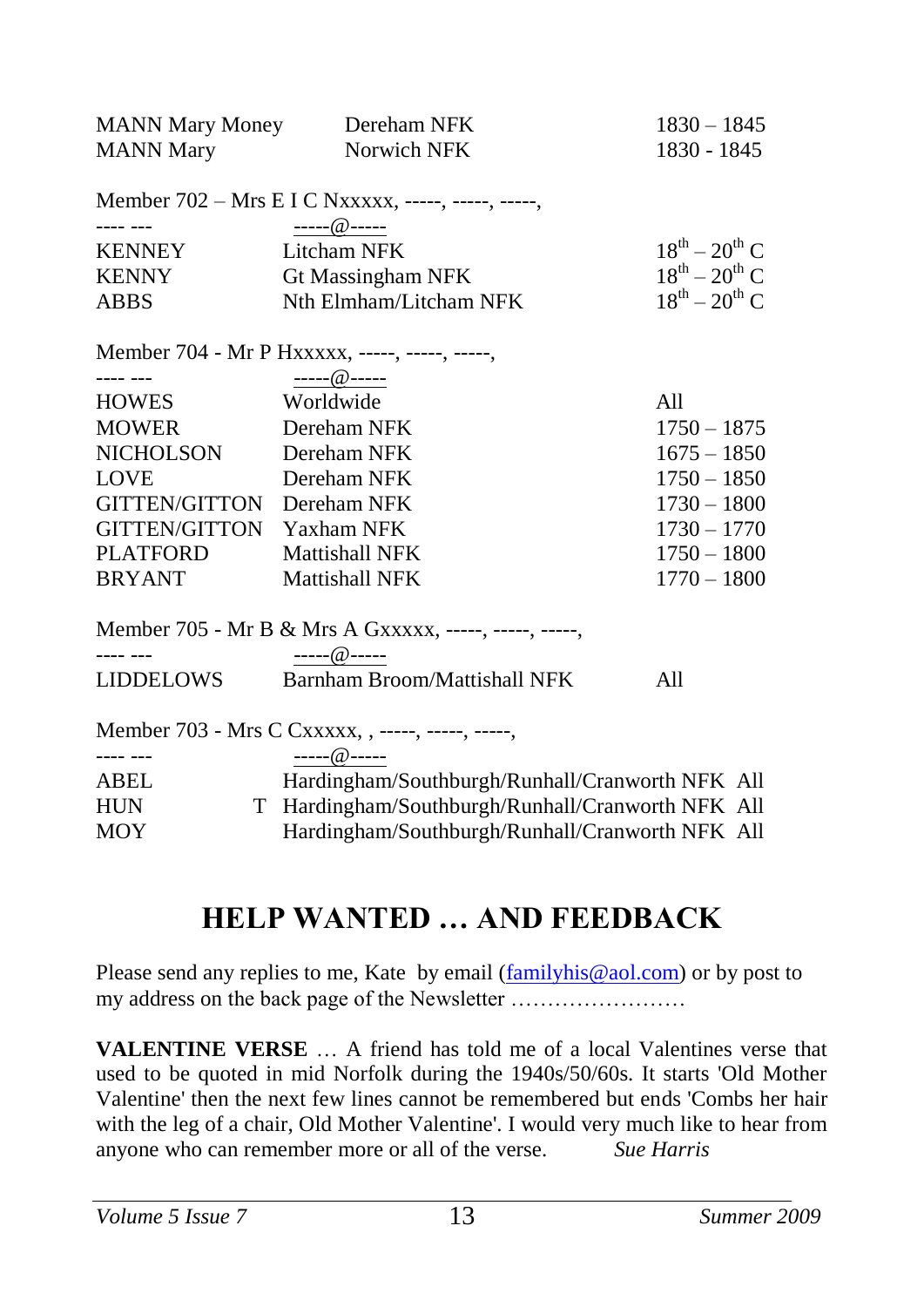**HOWES** … I recently started a One-Name Study into my surname: Howes. My goal is to create a single resource on the name that can be used by anyone with an ancestor of that name, or something similar, like HOWSE, or HOWS. The reasons why are too deep to go into here, but can be found on my website, www.howesfamilies.com. I know it's a huge task. Some would say "monumental"!

I would be very interested to hear from any MNFHS members who might be able to help with my quest. Do you have some information on Howes forebears that you could share, or might you be able to help with data gathering, or might you even be called Howes and be interested in participating in our DNA study?

Although we already have 14,000 people in our database the study is still in its early stages. There is much to do! If you can help, please do get in touch via my website or directly at [mardler@hotmail.com.](mip://07d04e88/mardler@hotmail.com) Many thanks in advance. *Paul Howes*

**EAGLING** …Ellen Edith Eagling was the informant on my Great Grandmother's Death Certificate and named as 'niece' residing at Northacre, Caston. My research does not show any niece of that name for either Great Grandparents.

A Caston resident remembers an Ellen Eagling who 'laid people out' after death and therefore would have been a well-known character. Does anyone have any knowledge of Ellen and her family please? Her husband was William.

My Great Grandmother was Caroline Mildred Alderton who died aged 80 in 1937 at Cades Hill House, Attleborough RD. I am unsure if this was her residence or nursing care placement. Mildred was born at Griston and lived there during her lifetime along with her husband Arthur (also born Griston), they ran the Post Office and Grocers for many years in the early 1900's. *Margaret Guest*

**THE TUDOR PERIOD** ... I have been extremely lucky to be able to trace one branch of my family tree back to Tudor times. The earliest record I have is a marriage in 1555 in the small parish of Cratfield in Suffolk. We all know that this was a turbulent period with Henry VIII renouncing the Catholic faith and creating the Church of England, followed by Queen Mary, queen from 1553, reintroducing the Catholic faith to the country.

What I would like to know is how did these changes affect the small parishes away from London? Would legislation filter through gradually or would the news and legislation changes announced in London one day spead throughout the country in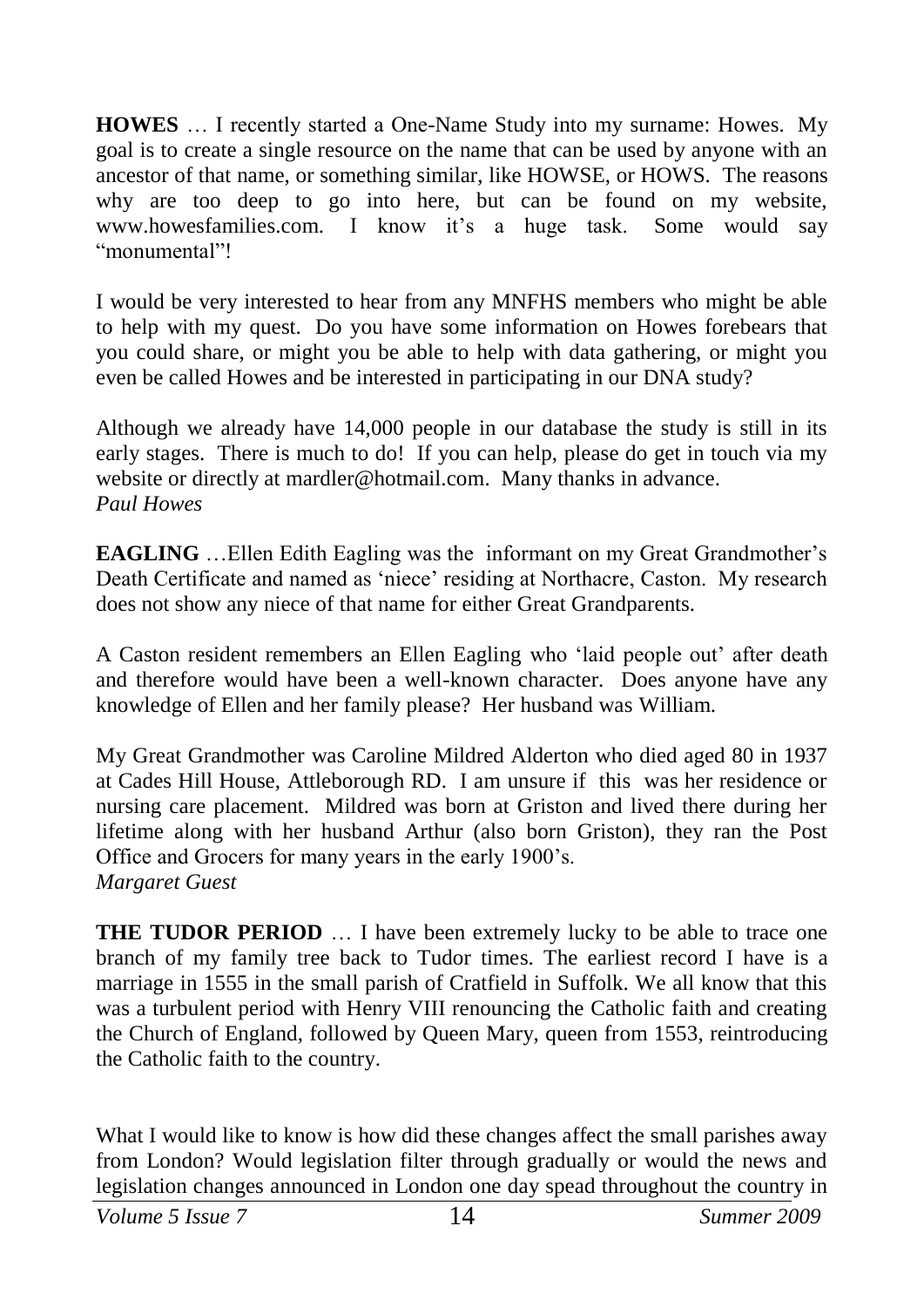a matter of days? How was news passed to the 'ordinary man' living away from  $L_{\alpha}$ 

Getting back to my family history, would my ancestors, who married in 1555, have had a Catholic or Protestant marriage and how did these marriages differ?

During this period many people were burned or beheaded for heresy. Does anyone know what records there are of these terrible deaths within local parishes? I'm particularly interested in Norfolk and Suffolk.

And one final question. I am able to look at paintings of kings and queens of this period but would my ancestors have known what they looked like? *Sue Harris*

Mary Fox would like to know if anyone can help with her search for **FOX, HAYHOE (HEYHOE), BAILEY, GRANGE, GODFREY or ANDREWS** (please contact Kate if you can help).

#### <span id="page-14-0"></span>**TIMELINES**

Two members, John Clarke and Sue Vickerage, have sent in timelines and a selection are listed below, these can be very useful as they give an idea of the events happening which may have influenced your ancestors' lives

For anyone who has reached the 1400's John Clarke sent the following …

- 1483 Edward lV dead and succeeded by his son Edward V who only reigned two months and 13 days , having been murdered in the Tower of London. Richard the lll succeeding.
- 1485 Aug 22nd battle of Bosworth Field , Richard lll slain Henry Vll King of England.
- 1486 Lambert Simnel rebellion.
- 1492 Henry Vll invades France. Perkin Warbeck in Ireland.
- 1494 Columbus discovers Jamaica.
- 1495 Perkin Warbeck rebellion in England.
- 1499 Perkin Warbeck executed

and from Sue … most of us have reached the 1800's ….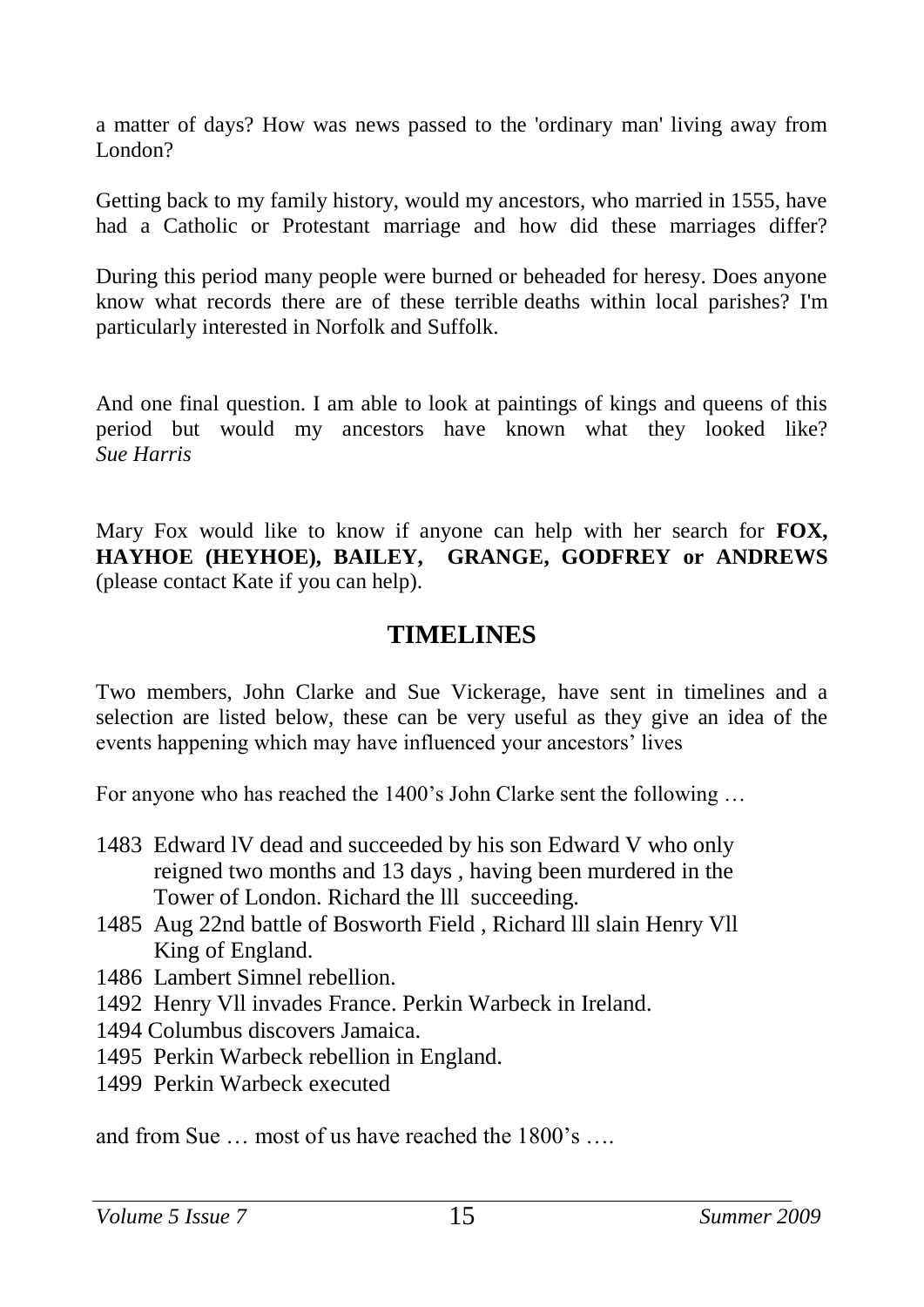- 1803 First publication of Debrett's Peerage by John Debrett
- 1806 Earliest Primitive Methodist registers
- 1813 Rose's Act (1812) established a printed format for baptism and burial registers
- 1814 First Pigot's Commercial Directory printed
- 1829 Earliest Irvingite registers
- 1832 Representation of the People Act leads to the introduction of Electoral Registers
- 1836 Tithe Commutation Act tithe maps created as a by-product over the next 15 years
- 1837 Compulsory registration of Births, Marriages and Deaths in England and Wales, required enforcement of Factory Acts, which sought to protect children who needed birth certificates to prove their age

<span id="page-15-0"></span>**\*\*\*\*\*\*\***

## **A FAMILY BIBLE – is it your family?**

One of the Society Members, Ken Read from Fakenham, recently purchased an old Old Testament Bible with illustrative engravings on steel plates. The Bible measures 14 x 11 inches and is 2 inches thick, and it is in fairly good condition but has some water staining on some parts.

The Bible contains 16 entries for the Warner family between 1811 and 1899, seemingly made by Robert William Warner of Scarning Norfolk. Ken has checked some of the names in the Bible against the Census Returns and the Warners are in the Scarning, Daffy Green, Saham Toney and Thurgaston areas. A few of the names, which stand out, may help identify the family more closely … Albert Lacey Warner 1865 … Marshall William Warner 1896 and Blytta Warner neé Holland 1831.

Ken would like to return the Bible to the family to whom it belongs, he paid  $£25$ for it and will pass it on for the same amount. Ken has offered to deliver it in the Anglia Region but if it is out of the area then postage and packing would be required.

Please contact me, Kate (the Editor) if you are interested and I will pass the details on.

**\*\*\*\*\*\*\***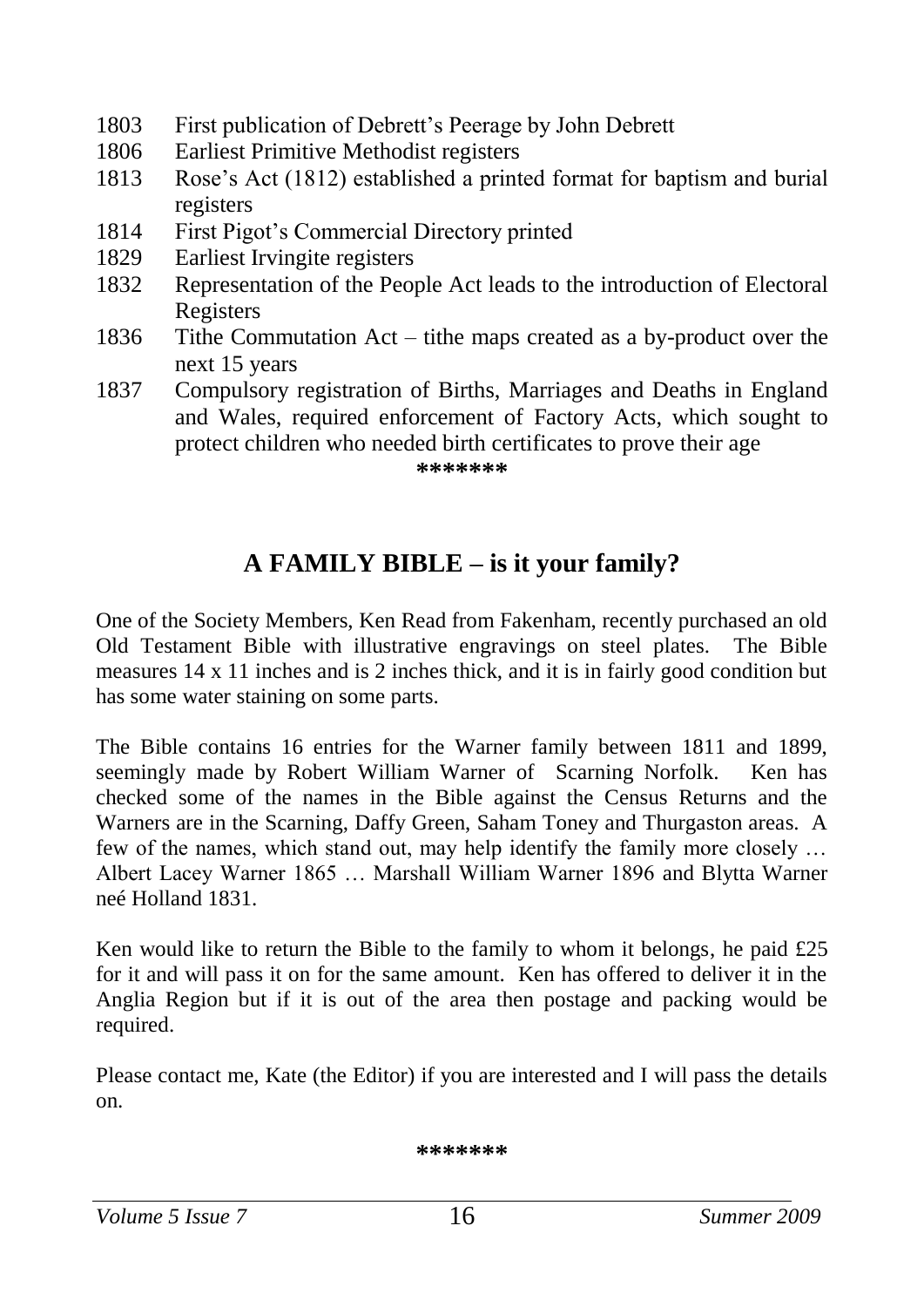#### **FORTHCOMING FAMILY HISTORY EVENTS**

#### <span id="page-16-0"></span>**Norfolk History Fair**

Will be on Monday  $26^{th}$  May At Gressenhall Rural Life Museum

## **Bucks Family History Society**

will be holding its Open Day on Saturday 25<sup>th</sup> July 2009. 10am to 4pm

at the Grange School, Wendover Way, Aylesbury (south east of town between A413 and A41). Many attractions for Bucks researchers including full Bucks FHS library and databases, guest societies and commercial suppliers. Free admission and free car parking at the school.

## **Doncaster & District Family History Society**

2009 Family History day will be held on the 24<sup>th</sup> October 2009 more details nearer the time

\*\*\*\*\*\*\*\*\*\*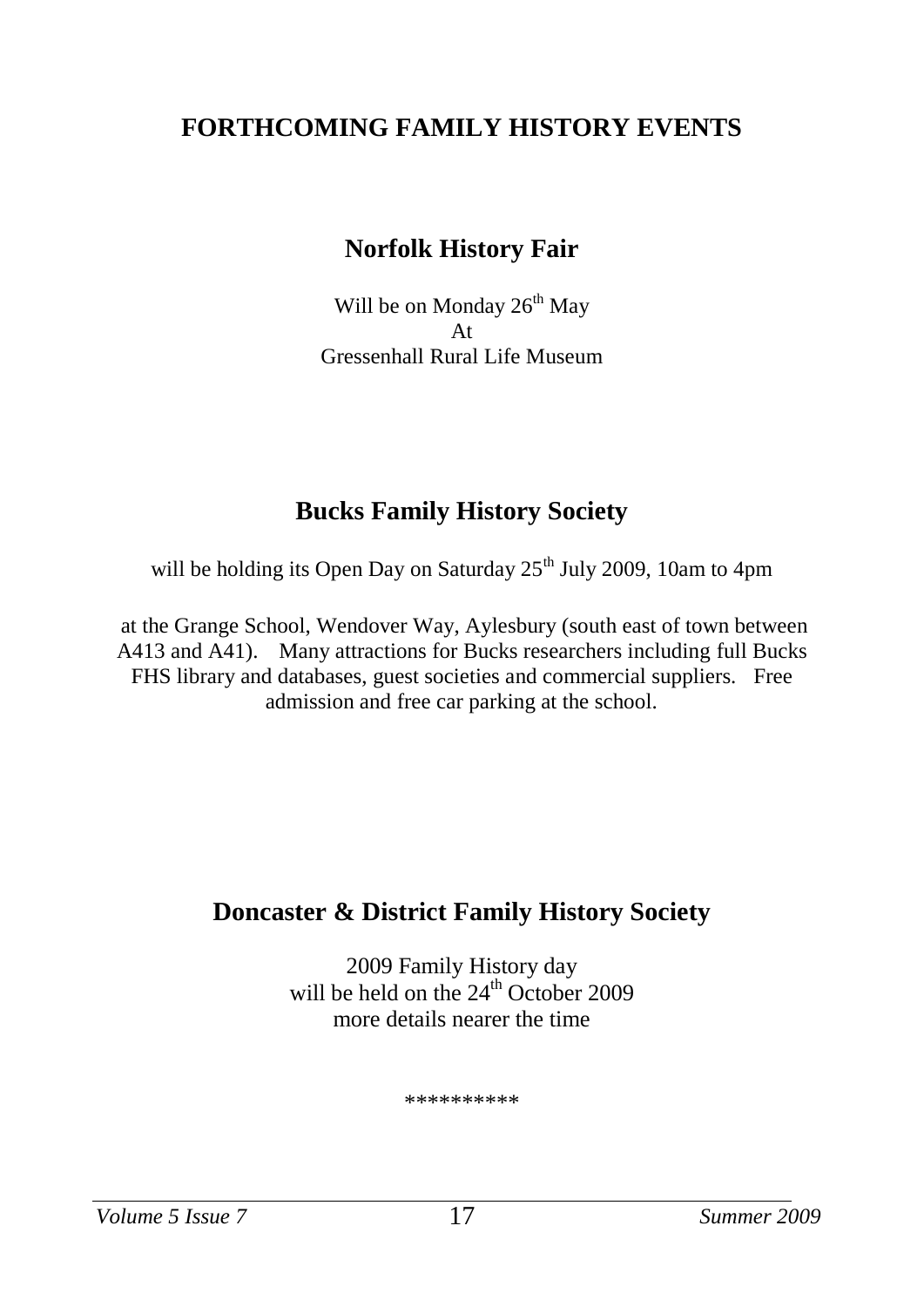#### <span id="page-17-0"></span>**COMPETITION CORNER**

There were disappointingly few entries for the Spring Newsletter Competition – the winner however was Clare Blake from Sutton who wins a book of her choice from the Society's publication list.

Tom Garland once again put the answer into verse …

To start: Henry VIII was Elizabeth's dad And history tells us, six wives he had. There were three Catherines, 2 Annes and a Jane too, But who was her mum? Another clue:

One of the Annes was Liz's mother But was it Anne of Cleves or the other? To have been in the draw for a book to win, The answer you need was **ANNE BOLEYN**

The question for the Summer competition is ..............

## *We all know about World War II – in fact 1 in 5 people in the UK today lived through it – so in what year did the Battle of Britain take place?*

Answers to Kate please by  $14<sup>th</sup>$  July 2009 email [\(familyhis@aol.com\)](mailto:familyhis@aol.com) or post (address on back cover of this Newsletter), or bring your answers to the meeting on  $15<sup>th</sup>$  July and hand them to Sue when you sign in. Correct answers will be put into a bag and drawn at the July meeting.

There is one prize, which is the winner's choice of any one of the Society publications, including postage, which will be sent to the winner's address.

Open to members only. One entry per member. Please include your membership number with your entry. **\*\*\*\*\*\*\***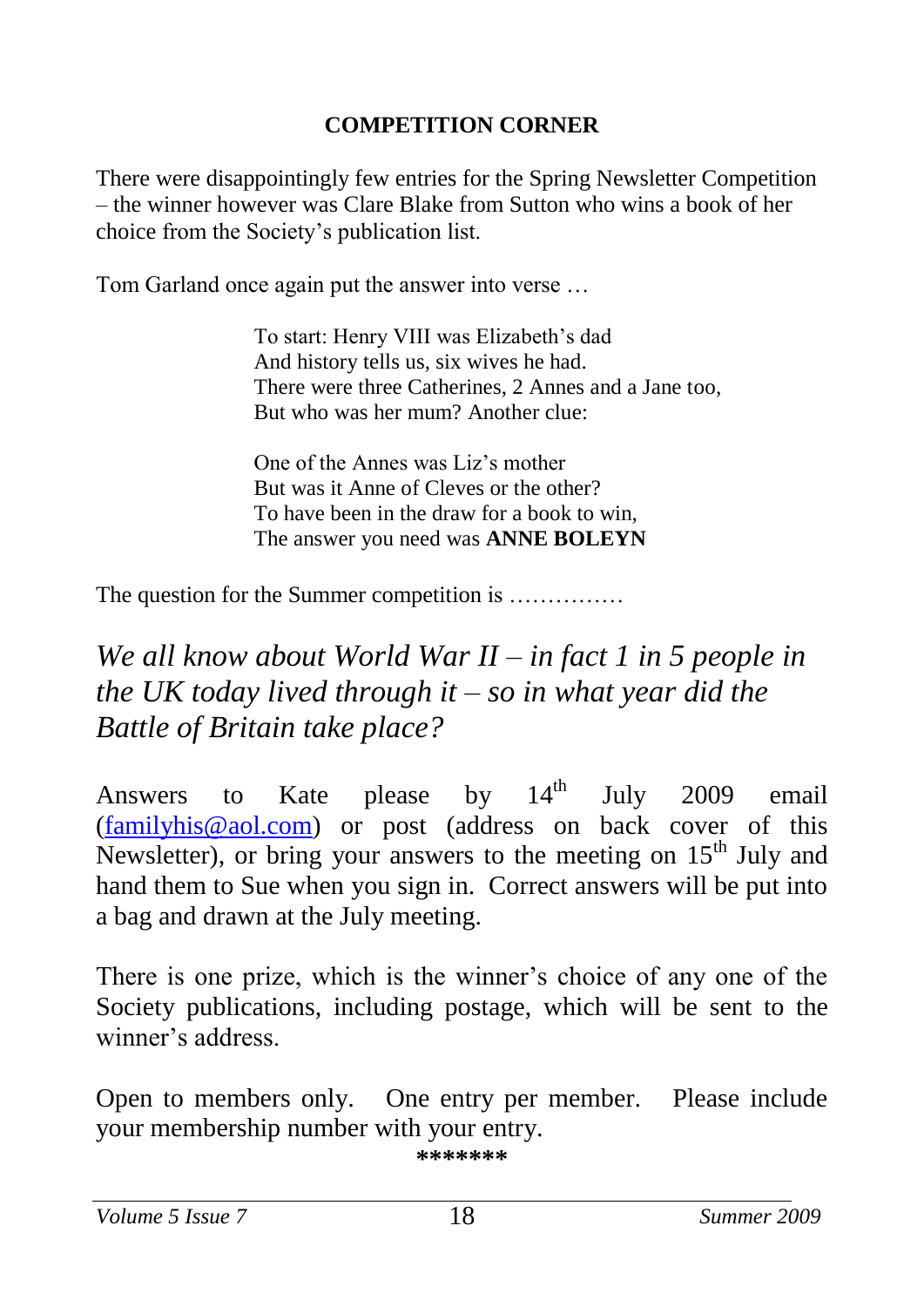## **NEW PUBLICATIONS by the MNFHS**

*To be released shortly ………..*

Memorial Inscriptions of:

Sparham (St Mary) … <br> £2.60 (plus 76p postage charge for UK)

<span id="page-18-0"></span>**\*\*\*\*\*\*\***



## **NORFOLK RESEARCH**

Parish Records and Census Searches £5 per hour Send S A E for details to: W Hepburn, 11 Preston Avenue, Wymondham, Norfolk NR18 9JE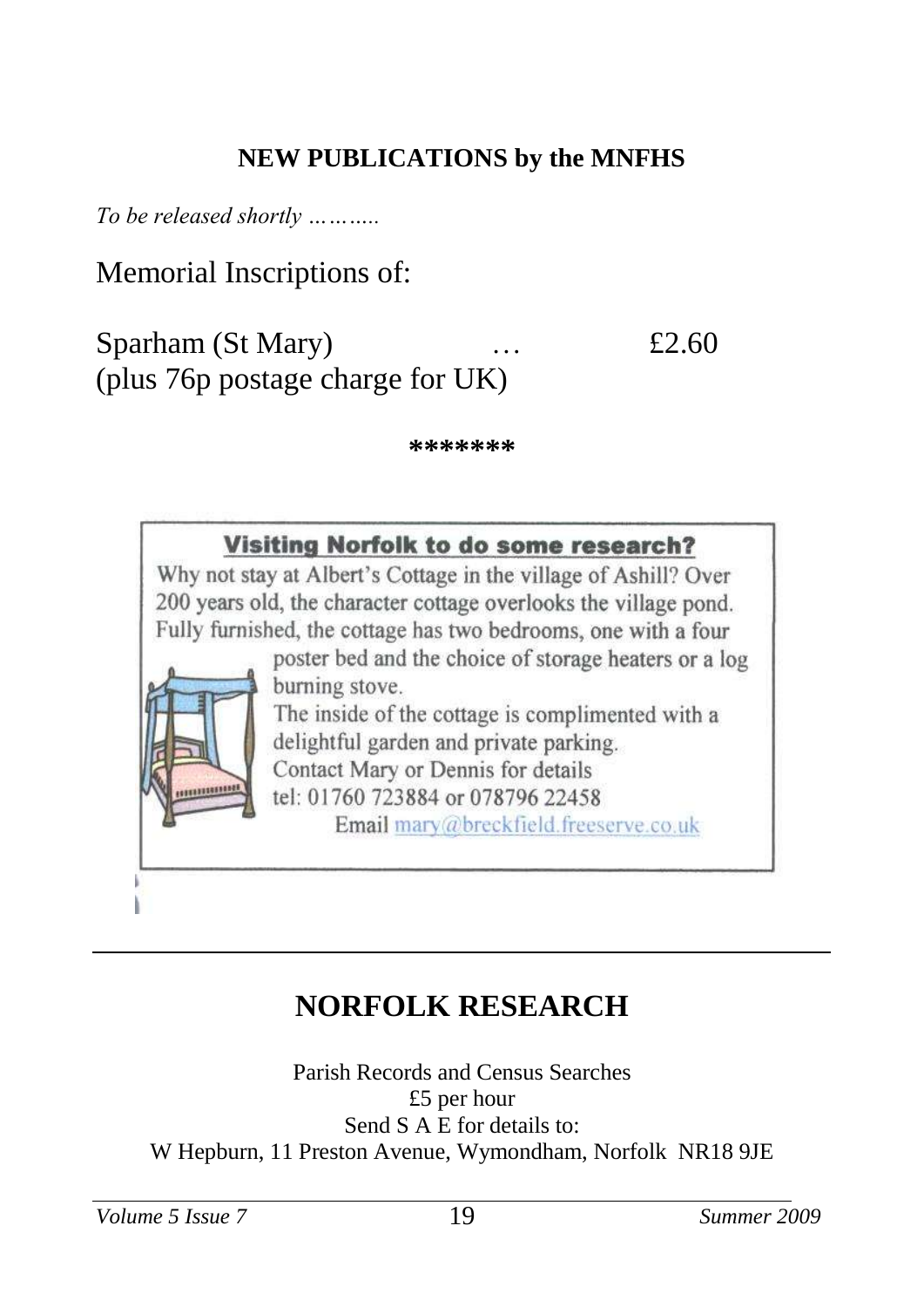

## **DEREHAM COMPUTER SERVICES**

<span id="page-19-0"></span>**First through quality … Second to none**

24b Norwich Street, Dereham - [www.derehamcomputers.co.uk](http://www.derehamcomputers.co.uk/) Tel: 01362 690999

## **SPECIAL OFFER – EAST BILNEY and WORTHING PUBLICATIONS**

The Mid-Norfolk Family History Society has a number of surplus copies of the following books for sale:

- East Bilney Memorial Inscriptions
- Worthing (Norfolk) Memorial Inscriptions

These were printed when we were the Swanton Morley Family History Society., however the information remains accurate.

We have a limited number for sale, first come first served, at £2.00 per book, which includes postage to an address in the UK.

For overseas addresses, surface mail, printed papers rate, the cost is £3.50 per book.

Please write to me, Kate Easdown, for a copy and make cheques payable to "Mid-Norfolk Family History Society".

\*\*\*\*\*\*\*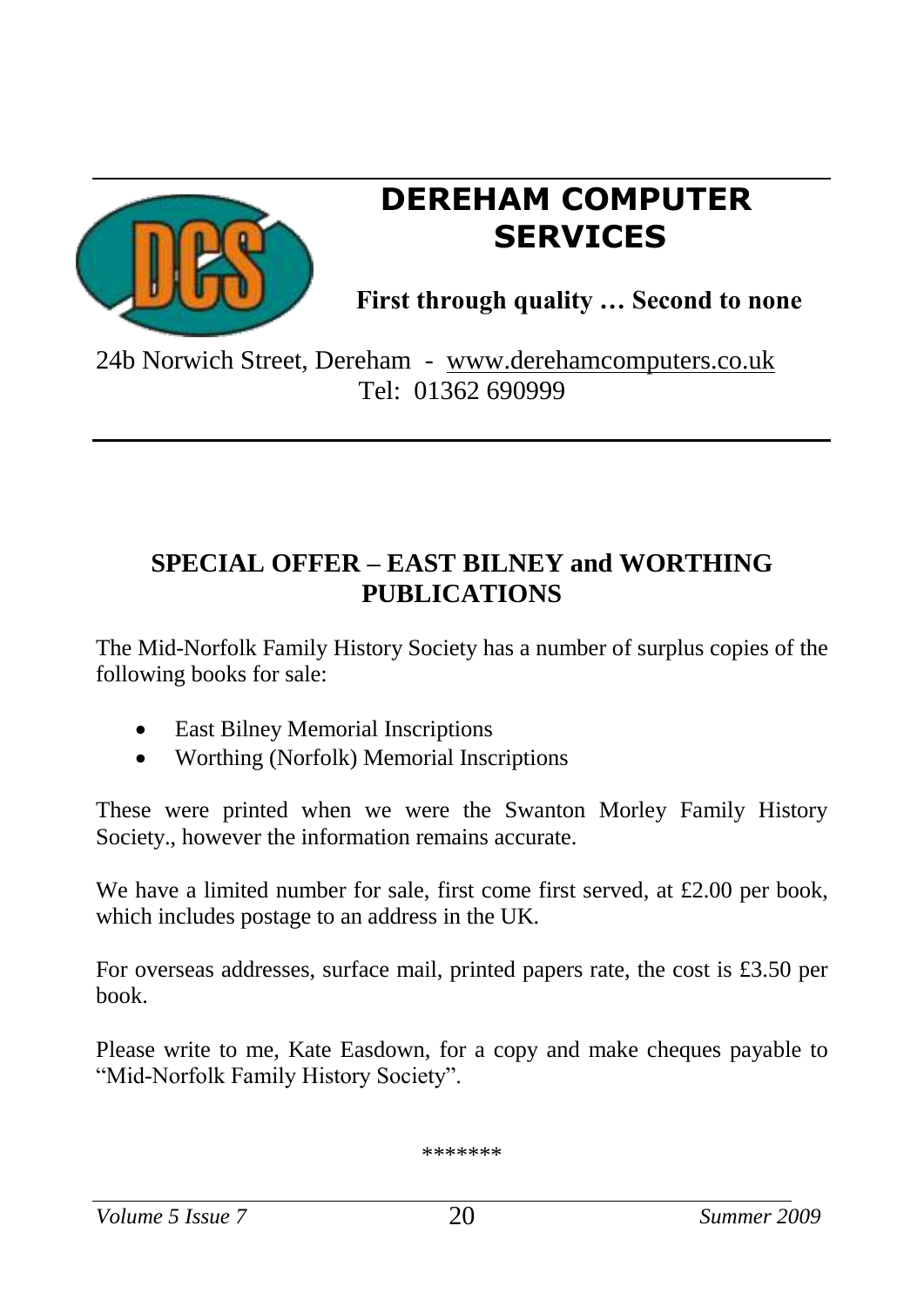*Please be aware that any contract or agreement made between members and members or researchers/ advertisers is on their own terms, and is therefore not the responsibility of the Society. However, we would like to know of any problems encountered and may cease accepting advertising.*

#### <span id="page-20-0"></span>**SCARNING A PORTRAIT OF A VILLAGE**

Scarning A Portrait of a Village is the first published history of Scarning. The book charts the village's rich and varied history from its early days to more modern times. It features sections on Scarning's four hundred year old Grammar School, which has been the scene of riot and revolt, feud and entanglement, for much of its history. The school can count amongst its pupils Horatio Nelson's father and King George III's Lord Chancellor. The school was also the scene of a 'strike,' which precedes the better known events at Burston by more than thirty years and brought the school to national attention. The events of the strike are covered in full in the book.

The book also includes lighter moments, such as the tale of the eighteenth century rector who was drummed out of the parish for marrying his cook and a house in the village that could be rotated on its own axis. There is a section on the Nelson family's connection with Scarning and the well to do families who have lived in the village throughout its long history. There are sections on the lives of the poor, on those who went to the workhouse and on the village's charities. There are also sections on the coming of the railway, the turnpike road, which ran through the village and the public houses which stood alongside it.

'The book has taken almost three years to research,' says the book's author, Nick Hartley, 'but it has turned up some surprising facts. For instance, in the eighteenth century there were bare-knuckle boxing bouts at the Black Horse Inn, near the church. There were also stocks and a pillory in the churchyard.'

Scarning A Portrait of a Village is a wide ranging book which reflects the village's varied history. The book can be purchased at Chambers of Dereham, or by contacting Nick Hartley on 01362 687492. The book is fully illustrated and costs £7.50 ( plus post and package, where applicable ).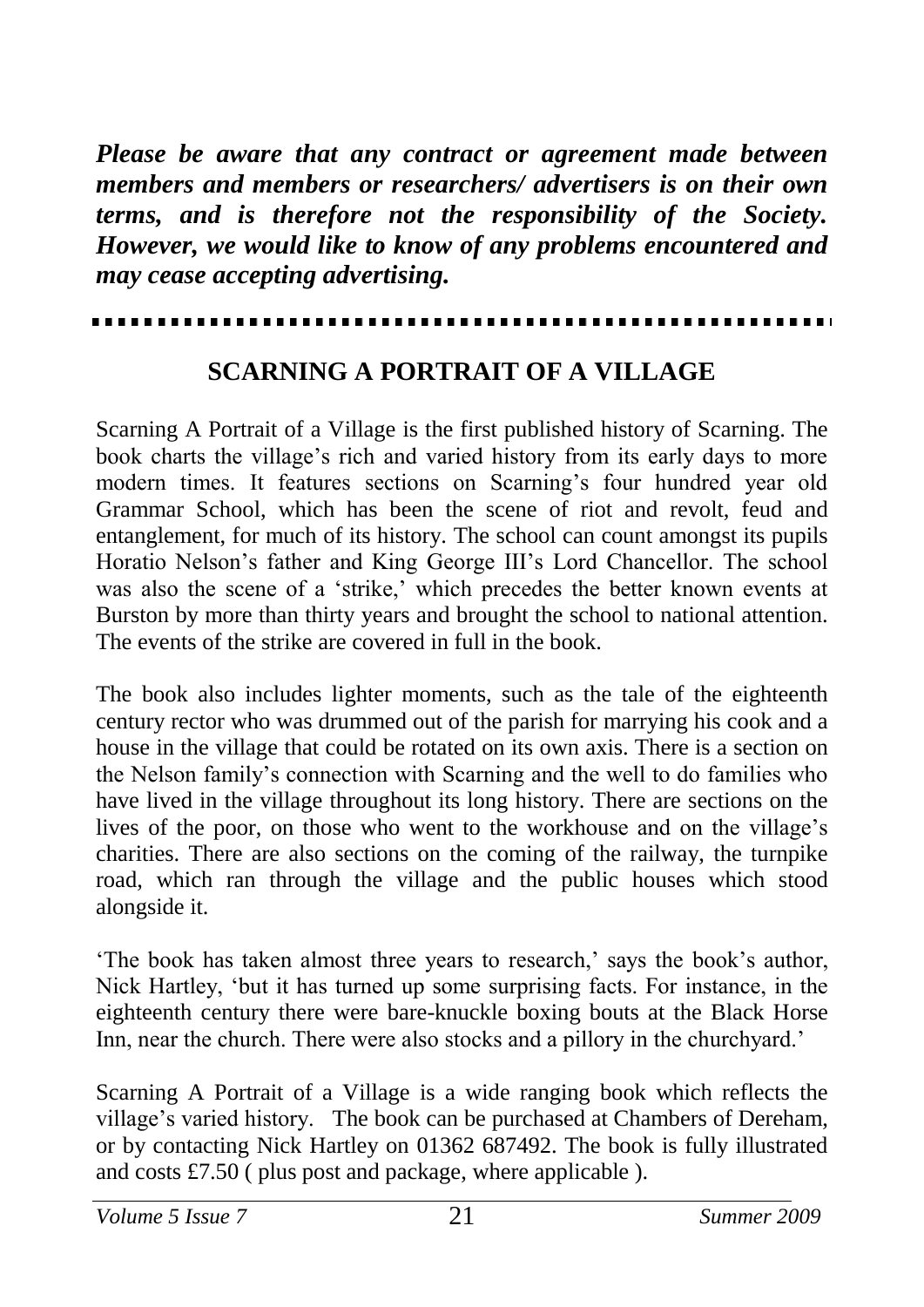

Lamify History Linders

Genealogy Research Centre



## Family History Finders **The Old Barn, Church Farm, Old Fakenham Road Attlebridge, Norfolk NR9 5ST**

## **01603 261717**

You may be researching your ancestors and would like some guidance on starting your quest or you may need help to find the next generation.

Family History Finders offers facilities, courses and a helping hand in your ancestral trail, as well as access to the major websites.

From £5.00 per hour use the centre to do your own research with a helping hand on site. Discover your family tree, house history or take a genealogy course from the dedicated centre in Attlebridge, Norfolk.

Whichever path you choose, Family History Finders offers a wide range of services tailored to suit individual needs and budgets.

We can help you find the sources to search the past.

[www.familyhistoryfinders.co.uk](http://www.familyhistoryfinders.co.uk/) E-mail: information@familyhistoryfinders.co.uk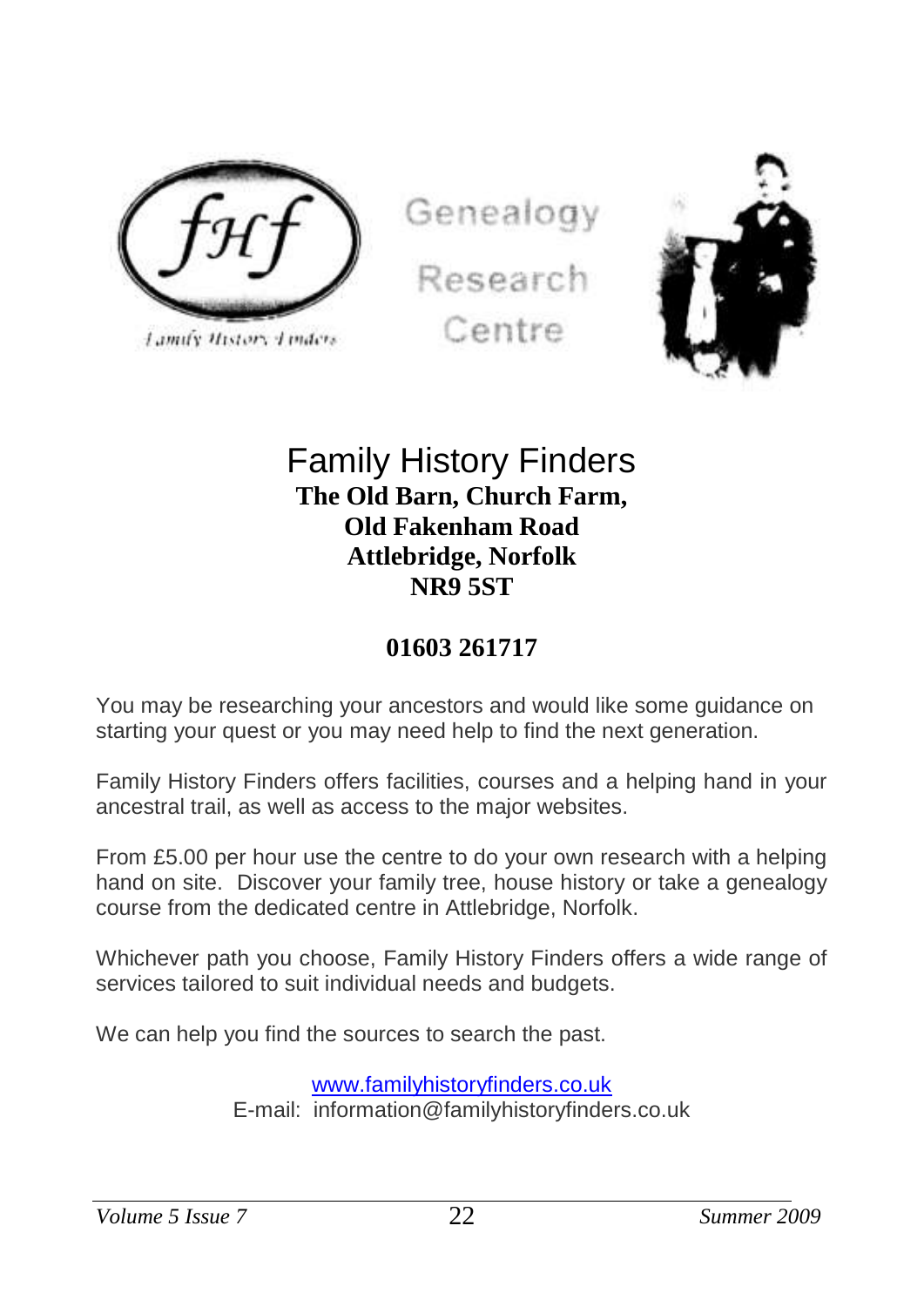# **Tracing Your Family Tree? Norfolk**

**Suffolk, Cambridgeshire, Essex and Lincolnshire**

# **Professional Researcher**

## **Gill Blanchard BA, MA Post. Grad. Cert. Ed (PCE)**

## **Record Office and Freelance since 1992**

## **Family History Courses available**

**84 Rupert Street Norwich, Norfolk NR2 2AT**

**Tel: 01603 633232**

**[gblanchard@pastsearch.co.uk](mailto:gblanchard@pastsearch.co.uk) [www.pastsearch.co.uk](http://www.pastsearch.co.uk/)**

**I am a qualified historian and researcher providing a full range of services including: Compiling Family Trees, Writing Your Family History, Local History, House History & Photography**